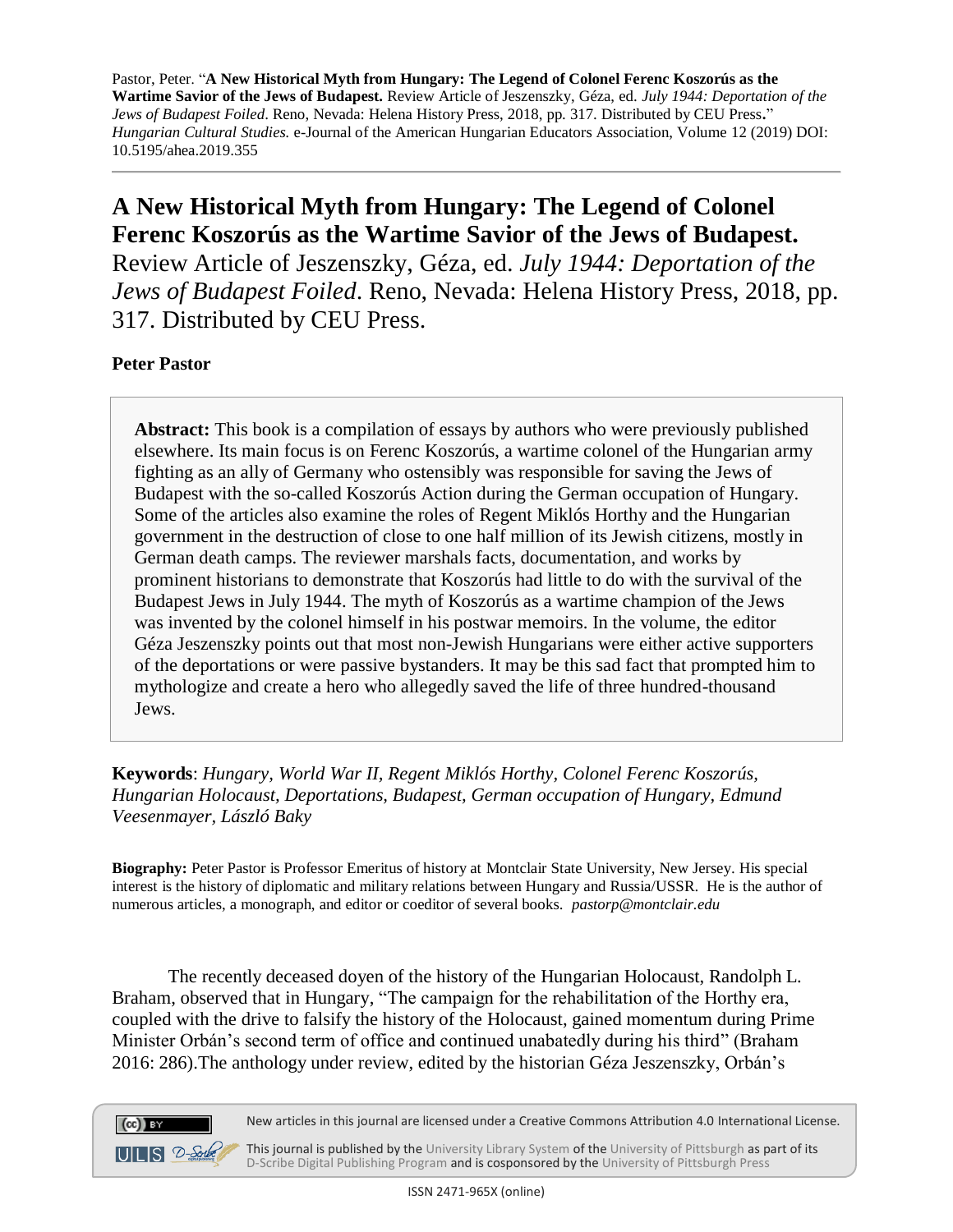ambassador to the United States from 1998−2002, and to Norway from 2011−2014, attempts to advance the rehabilitation campaign.

 The essays in this book have already been published elsewhere in Hungary and/or in the United States. The anthology's main goal, as its title indicates, is to acquaint the readers with Ferenc Koszorús, a wartime colonel of the Hungarian army fighting as an ally of Germany, and promote him as a man who allegedly saved the Jews of Budapest from deportation during the German occupation of Hungary. A number of articles focus on Koszorús, while others are intended to provide historical background only. To one degree or another, the latter attempt to mitigate the responsibility of Regent Miklós Horthy and the Hungarian government in the destruction of close to one-half million Jewish citizens, mostly in German death camps. The effort to refashion Colonel Koszorús into a Hungarian Raoul Wallenberg is contradicted by facts, documents and works by prominent Holocaust historians such as Krisztián Ungváry (Ungváry 2016: 145−146), László Karsai (Karsai 2012: 53−56), Judit Molnár (2014), László Csősz (2013: 42), Zoltán Vági and Gábor Kádár (2013: 137) all of whom demonstrate that Koszorús had little to do with the survival of Budapest's Jews in July 1944. Overall, the editor has selected articles some of which are tangential or dated, and some whose authority and/or scholarship is questionable. In his own contributions, Jeszenszky altered a key date in an attempt to refashion the motive for events, omitted essential parts of primary sources that contradict purported claims, do not represent accurately findings of a noted scholar and neglected to take existing documents or alternate views into account.

 The myth of Koszorús that grew out of the so-called Koszorús Action appears to have been launched by the colonel himself. It was written and presented before an audience in Cleveland in 1961 and published as part of his memoirs in Hungarian in New Jersey in 1987. Karsai claims that it is the son of Koszorús, Ferenc Koszorús Jr., who "following long years of tireless work spread the Koszorús legend which by today has swollen to an amazing size" [*Az ifj. Koszorús által hosszú évek lankadatlan munkájával terjesztett Koszorús-legendárium mára már egészen elképesztő méretűvé duzzadt*] (Karsai 2014).

 Jeszenszky's compilation opens with a five-page Foreword by the journalist, Charles Fenyvesi, entitled "The Long Silence of a Heroic Hungarian." The title refers to the author's claim that Koszorús kept his alleged heroism to himself. Previously Fenyvesi provided a blurb to the back cover of a Hungarian book of essays, *Páncélosokkal az életért: "KoszorúsFerenc a holokauszt hőse"* ['With Tanks for Life: "FerencKoszorús the Hero of the Holocaust"'] (Hantó and Szekér 2015). In that book, Fenyvesi blamed Hitler, Stalin and their respective students for rewriting history and viewed the publication of the book about Koszorús as undoing the rewrite. His foreword concludes that "time has come to recognize Colonel Koszorús as a rare hero of the anti-Nazi resistance" (5). From the brief biography of Koszorús that Fenyvesi offers, however, there is no indication that Koszorús was in the anti-Nazi resistance. Fenyvesi describes that, "In April 1945, the Wehrmacht retreated back to the Reich, along with much of the Hungarian officer corps, Koszorús ended his military career by surrendering to the Americans" (3). This means that, contrary to Fenyvesi's claim, Koszorús did not remain loyal to his oath of allegiance to Horthy (5) since in order to stay in military service, he took an oath of allegiance to the fascist Arrow Cross leader, Ferenc Szálasi, who became the dictator of Hungary on October 16, 1944 following a German-backed coup. In one of his writings, Koszorús himself rationalized why he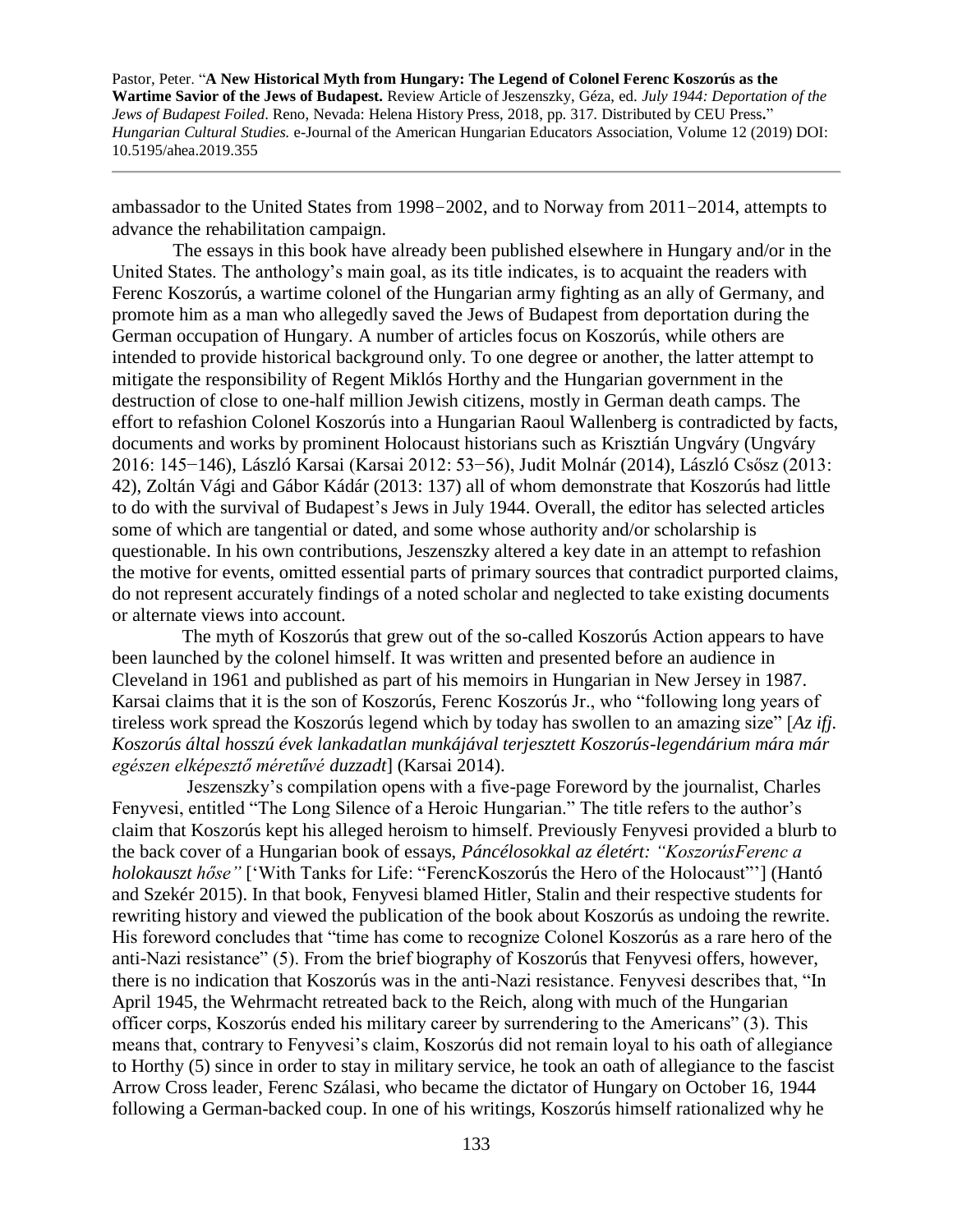sided with the Nazi puppet Szálasi: "German brute force placed Szálasi in the position of head of state when the gates of the country were battered by Bolshevism. In this situation it would have been a crime to further intensify the Hungarian state's collapse into ignominy by having the officer corps, by this time past redemption, turn against the unlawful political system, and speed up disintegration" [*a német erőszak a magyar államfői helyre Szálasit ültette, az ország kapuit a bolsevizmus döngette, így ebben a helyzetben a magyar állam gyalázatba fulladt szétesését bűn lett volna tovább azzal fokozni, hogy a tisztikar immáron a jóvátehetetlenért, a törvénytelen államrend ellen fordulva, fokozza a szétesést*] (Koszorús 1987: 295). These lines, as does most of his memoir, indicate that Koszorús was hardly a model anti-fascist resistor. In fact, his action and writings indicate that he was a collaborator.

 The Foreword is followed by Jeszenszky's introduction and by nine chapters, each a reprint, or slightly revised work, from Tom Lantos, György Ránki, Géza Jeszenszky, Deborah Cornelius, István Deák, Tamás Stark, Attila Bonhardt, Susan Berger and Vadim Birstein coauthors, and lastly from Ferenc Koszorús Jr. The two overarching articles, i.e. the Introduction and a stand-alone chapter were written by Jeszenszky while the rest seem to serve only to reinforce those articles. This justifies a more detailed examination of his works in this review. The Appendix contains sixteen selected documents from the German Foreign Office. The basis for their selection is unexplained as the first is dated October 6, 1942, and the last, July 17, 1944. The documents seem to put the activities of the Horthy regime in a favorable light at the expense of the Germans.

 Jeszenszky's Introduction, part of which previously appeared in a journal (Jeszenszky 2018), begins with a background statement about the German occupation that started on March 19, 1944. "Following that, in less than three months half a million of Hungary's Jews were deported" and killed in German death camps. Aside for the fact that the destruction of Hungarian Jewry took a little more than a month-and-a-half as deportations started on May 15 and were suspended by Horthy on July 6, Jeszenszky is correct that ghettoization and deportation was carried out "*by their fellow Hungarians*" (emphasis by Jeszenszky). Immediately afterward, however, Jeszenszky introduces a mitigating circumstance, a technique he repeatedly uses when Hungarian or, more specifically, Horthy's culpability is mentioned. In this first case he writes, "Of course such a crime would have never taken place but for the presence of a quarter million German soldiers, who initiated and backed the deportations" (1). Jeszenszky overstates the number of occupying German forces; in March 1944, they numbered less than half the number at 120,000 and by the start of the deportations, the troops' strength had fallen to 57,300. By June, the occupiers numbered 46,500; of these 26,000 were ethnic Germans from Hungary (Ungváry 2016: 125). The regular German troops had been stationed there to keep Hungary in the alliance and were not involved with the deportations. In fact, with only about sixty-five men, the Eichmann commando (Ungváry 2016: 124) who were in an advisory position to the Hungarian authorities could not have accomplished the deportations without the active assistance of an estimated 200,000 Hungarians, gendarmes, policemen, and administrators. From the very beginning the Hungarian authorities insisted that the deportations be expedited; it is estimated that had it been without this prompting, 170,000 to 180,000 would have met their fate in the death camps instead of the 437, 000 (Csepeli and Vági 2011).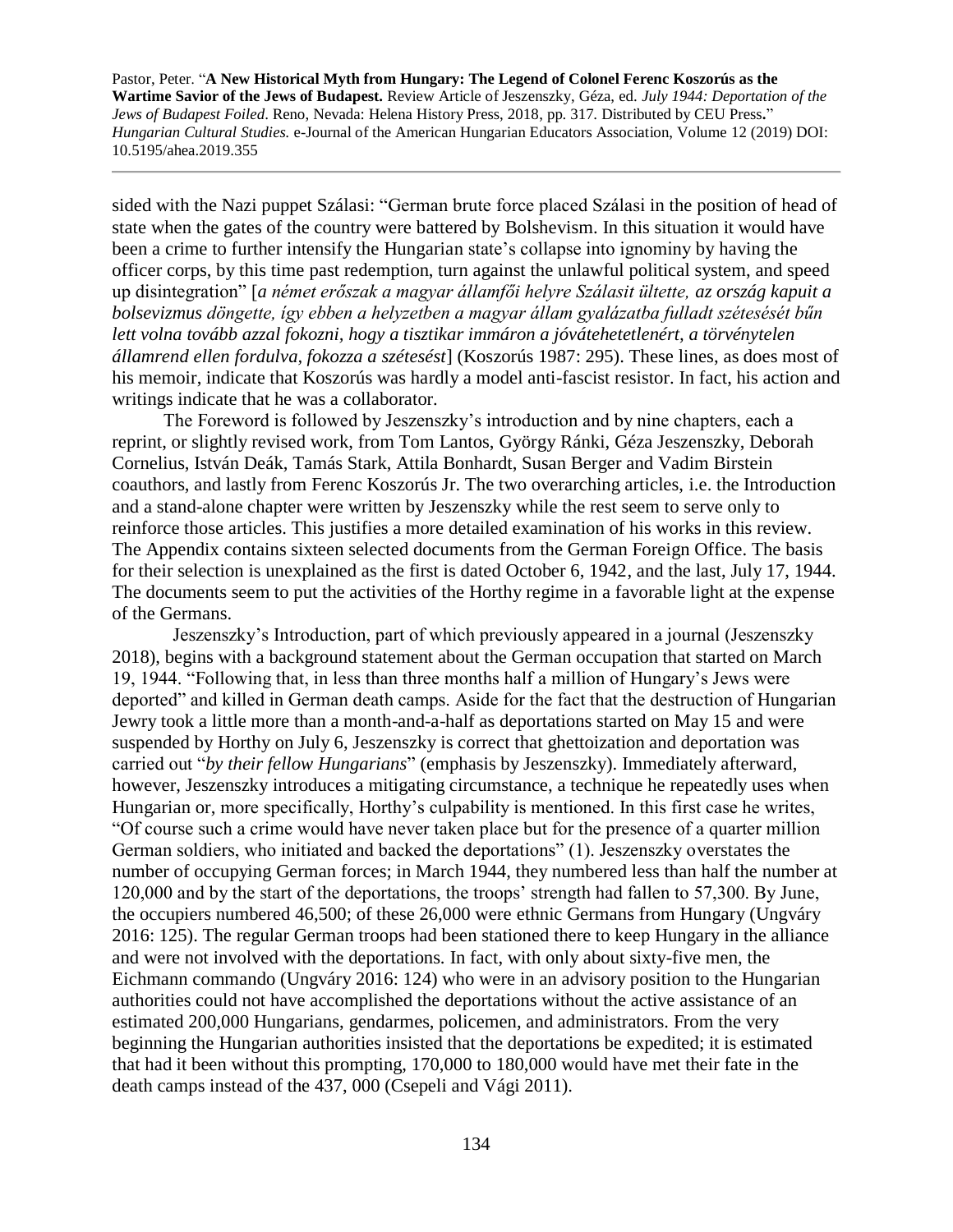Jeszenszky returns to the question of responsibility for the Hungarian Holocaust eight pages later when he asks: "Does it fall exclusively on Germany, which occupied its nominal ally, and under the direction of Adolf Eichmann initiated the 'final solution of the Jewish Problem'….Or is the guilt more than shared by the collaborationist Hungarian government and its civil servants…?"(8). That Jeszenszky calls Hungary a nominal ally in WW II is odd, given the fact that Hungary joined Germany in the Tripartite Pact as an ally in 1940, then joined the Third Reich in attacks on Yugoslavia and the USSR in 1941. The reason he does this may relate to his attempt yet again to minimize Hungary's war guilt. Responding to his own rhetorical question at this point Jeszenszky correctly finds Adolf Eichmann responsible for the deportations and not the over-counted "250,000" occupiers, and concludes that, "Both Germans and Hungarians bear responsibility for the Holocaust in Hungary" (14). On the following page, however, he mitigates again by equating the passive mass reaction to the deportations with the communist persecution of "hundreds of thousands of innocents" (15). It is for making similar perverse parallels that Braham accused Jeszenszky of being a history-cleanser (Braham 2016: 280 and n.39).

 Following his conclusion that the Hungarian Holocaust was a joint enterprise, Jeszenszky touches on Regent Miklós Horthy's responsibility without giving a straight answer: "[he] passively watched the deportations, allegedly not knowing what was in store for his fellowcitizens. At the end of June 1944, however, seeing the coming defeat of Germany…he managed to halt the process just before the deportations from Budapest were to start" (8). In his memoirs Horthy claimed he was powerless to defend the Jews outside of Budapest and that until early July 1944 he did not know about the functioning of the death camps (Horthy 1990: 290−291).In fact, as early as 1943 Horthy knew about the fate of deported Jews in Europe (Turbucz 2011: 201). This is clearly indicated in a document that was published from Horthy's papers (Szinai and Szűcs: 398). Jeszenszky must know these facts, yet he repeats Horthy's claim (27). Jeszenszky's intention to rehabilitate is also shown by judging Horthy's passivity as resistance to the Germans (24).

 Jeszenszky is also wrong in claiming that Horthy halted the deportations at the end of June 1944. He backdates Horthy's July 6 suspension order for the deportations to the Crown Council meeting of June 26 (20) to make sense out of the Baky coup and the accompanying Koszorús Action that allegedly saved Jewish lives. According to Jeszenszky:

By July 6, gendarmerie units that were loyal to the pro-Nazi puppet government and ready to carry out the deportation of the close to 300,000 Jewish Hungarians living in Budapest were brought to Budapest….There were rumors that the pro-Nazi and rabidly anti-Semitic under-secretary of the interior, László Baky, was in fact planning a coup to remove Horthy and continue the deportations, Colonel Ferenc Koszorús volunteered to intervene, and having received the command from Horthy, entered Budapest with his 1<sup>st</sup> Armored Corps, ordered the withdrawal of the gendarmerie, and thus foiled both the planned coup (if that really had been planned) and the continuation of the deportations (8).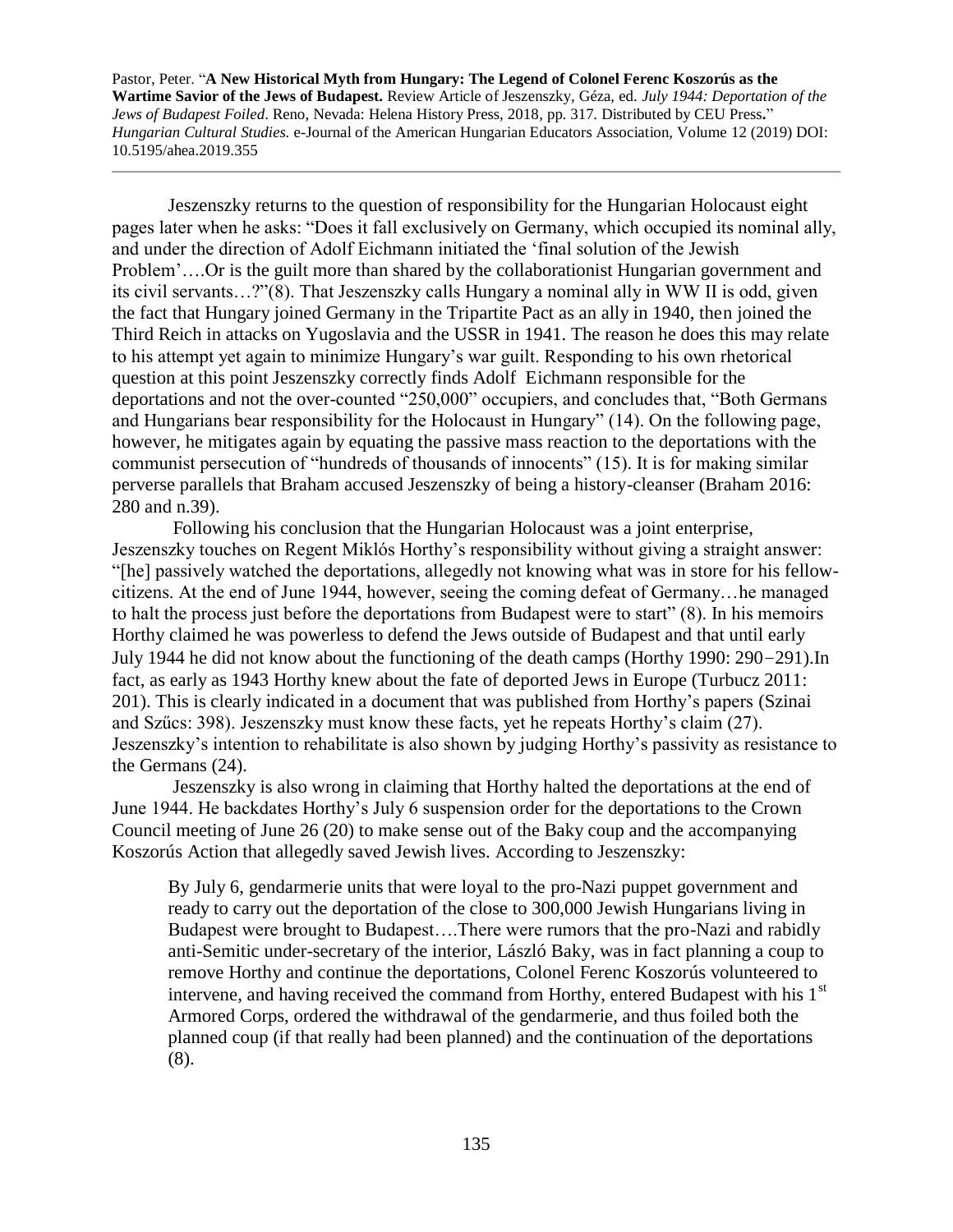The description indicates that Horthy was not acting on the basis of solid military intelligence, but rather on unsubstantiated rumors. Moreover, if Horthy halted the deportations on July 6, then a coup planned for the same day, in opposition to the regent's order, could not have taken place. It is for this reason that Jeszenszky backdates Horthy's order. Jeszenszky seems to be aware that he is not reporting the correct chronology and in parentheses suggests that perhaps the coup was about to take place on the spur of the moment. Yet by its very nature a coup has to be planned. Horthy's suspicion, however, was not connected to his halting of the deportations. It was the gathering of a large number of gendarmes that terrified him as he came to suspect that they, under the guise of performing the deportations, intended to overthrow him (Koszorús 1987: 57). For this reason, Holocaust historians believe that "the plan to deport the Budapest Jews fell through primarily because of Horthy's concern for his own position" (Vági, Csősz and Kádár, 2013: 137).

 Jeszenszky is also incorrect in asserting that the gendarmerie units were loyal to the "pro-Nazi government." In their oath, the gendarmes pledged their loyalty to the Supreme Warlord Miklós Horthy. Holocaust historians such as László Karsai, and Horthy's latest biographer (Turbucz 2011: 203) claim that in fact it was upon Horthy's command that the gendarmes, who remained loyal to the regent, left the city. As Karsai writes, "By the time Koszorús and his steel chariots rumbled into Budapest, there were no gendarmes there" [*Mire Koszorús és páncélosai bedübörögtek Budapestre, ott már nem voltak csendőrök*] (Karsai 2014b).

 Karsai documents that the Hungarian Fascist Party, the Arrow Cross, which was also implicated in Koszorús's memoirs, had nothing to do with the so-called "coup" and makes a convincing case that a coup against Horthy without the knowledge and approval of Berlin would have been impossible; to date no German archival evidence has surfaced to imply that such a conspiracy existed. (Karsai 2012: 53). In fact, a July 6 report from German Plenipotentiary Edmund Veesenmayer to Foreign Minister Joachim von Ribbentrop, that is included in the Appendix, may serve as proof that contrary to claims, the Germans were not involved in Horthy's made-up coup. Veesenmayer reported the following:

In the meantime, tonight I received messages from two sides that say that the Regent is seriously expecting a coup by Szalasi or Baky. Supposedly, Hungarian officers were on alert; however, neither the higher-level SS- and police leader *[Polizeiführer]* nor the commanding general of the German Wehrmacht in Hungary was able to confirm any details….Personally, I currently see no serious starting point *[Ansatzpunkt]* for the possibility of a coup (292).

Veesenmayer's message undermines the essence of every essay (Jeszenszky, Deák, Cornelius, Bonhardt, and Frank Koszorús Jr.) in this volume that contains references to the Baky coup as an actual conspiracy, not to mention the claim that the last minute armed intervention by Koszorús and his men saved the day.

 In his Introduction Jeszenszky later states that his claim that Horthy halted the deportations on June 26, 1944, is backed by most historians: "Practically all professional historians agree that Horthy's call in the Crown Council of 26 June not to proceed with the deportation of the Jews saved those living (or hiding) in the capital" (20). But not all historians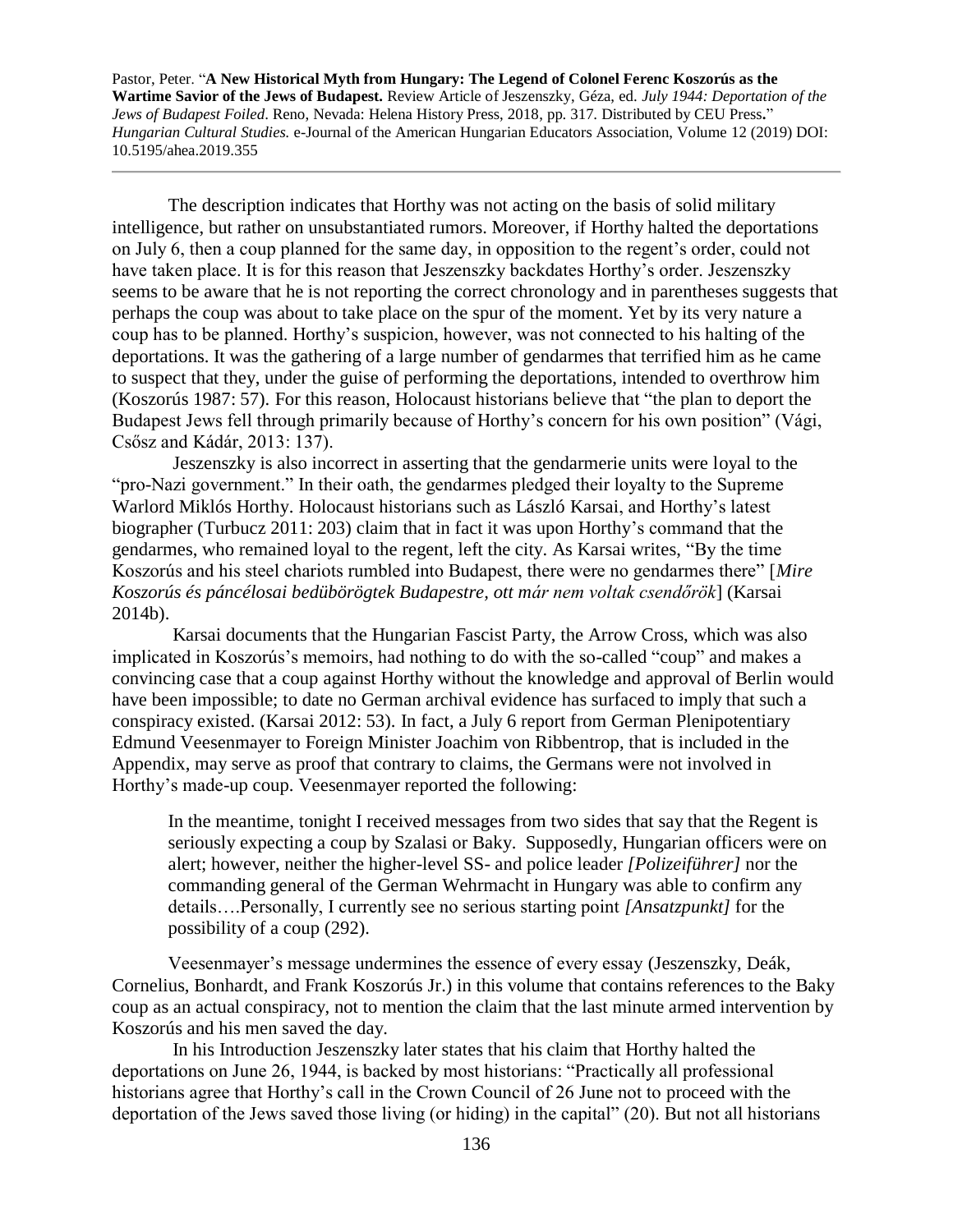agree; in fact, most do not because the primary source, Horthy's available draft of the speech, contradicts Jeszenszky's claim (E. Karsai 2017: 29). Jeszenszky should have included this crucial document in the Appendix, although that evidence would have demolished his argument.

 Jeszenszky identifies the prominent historian, the late György Ránki, as one of the "many" who agree and cites as his source an article in a collection of Ránki essays. Ránki, however, did not "agree" that Horthy stopped the deportations on June 26. In another article from the same book, Ránki made this clear: "Horthy did not decisively take position on the issue of the deportations….A few days later, however, on July 6 the regent halted the deportations" [*Horthy nem foglalt határozottan állást a deportálások ügyében….Néhány nappal később, július 6-án a kormányzó leállította a deportálást*] (Ránki 1988a: 223). When Jeszenszky quotes the following statement from Ránki that "It is an irony of fate that in saving the Jews of Budapest decisive credit belongs to Horthy" (20), Ránki is referring to July 6, and not to June 26. Historians can agree with the July 6 date, and see why Ránki finds Horthy's step ironic. It is ironic because "Horthy and his regime are heavily responsible" [*Horthy és rendszere súlyosan felelős*](Ránki 1988b: 207). Heavily responsible for the tragedy that ended in the liquidation of Jews in Hungary.

 In his attempt to mitigate Horthy's responsibility Jeszenszky's writes the next explanation:

On June 21 Veesenmayer informed Ribbentrop of Horthy's 'secret' letter to Sztójay blaming the harsh treatment of the Jews….It is true that the letter did not order a stop to the deportations, and Horthy continued to show sympathy only to the well-educated, 'useful' professional Jews, and wanted to protect those who converted to Christianity, but nevertheless the intention was to radically curtail 'the final solution' (25−26).

This observation is disturbing on many levels. Most importantly, it implies that Jeszenszky is not horrified by the fact that Horthy freely acquiesced to the deportation of the overwhelming majority of Hungarian Jews who were neither converts, nor well-educated. Jeszenszky praises Horthy's good intention instead of criticizing him for not stopping the deportations earlier (Gellért and Turbucz 2012: 10). Lastly, Jeszenszky omitted from the Appendix the Horthy letter, available in his published papers; in it the Regent compared the German treatment of the Jews favorably to the Hungarians': "in such a brutal, and at times inhumane manner that not even the Germans carried out such actions" ['*olyan brutális, sőt olykor embertelen módon, ahogyan maguknál a németeknél sem történtek az intézkedések'*] (Szinai and Szűcs: 451). This meant that if the Hungarians were less cruel than the Germans, the deportations could be carried out. While quoting from Veesenmayer's report, Jeszenszky skips over the plenipotentiary's dismissive comment that Horthy's protest "…serves as his alibi towards the English and the Americans in case the war would end badly" […*inkább alibi az angolok és az amerikaiak felé arra az esetre, ha a háború rosszúl végződne*] (Ránki1968: 870). Since Jeszenszky's argument is based on an important Wilhelmstrasse document, he should have included this one in the Appendix as well.

 Jeszenszky attributes the rise of anti-Semitism in Hungary to the short-lived Soviet Republic of 1919, although anti-Semitism existed well before that date (Bihari 2018: 2, Kovács 2012: 44, Karady 2016: 56−57). Jeszenszky writes, "Anti-Semitic notions and tendencies were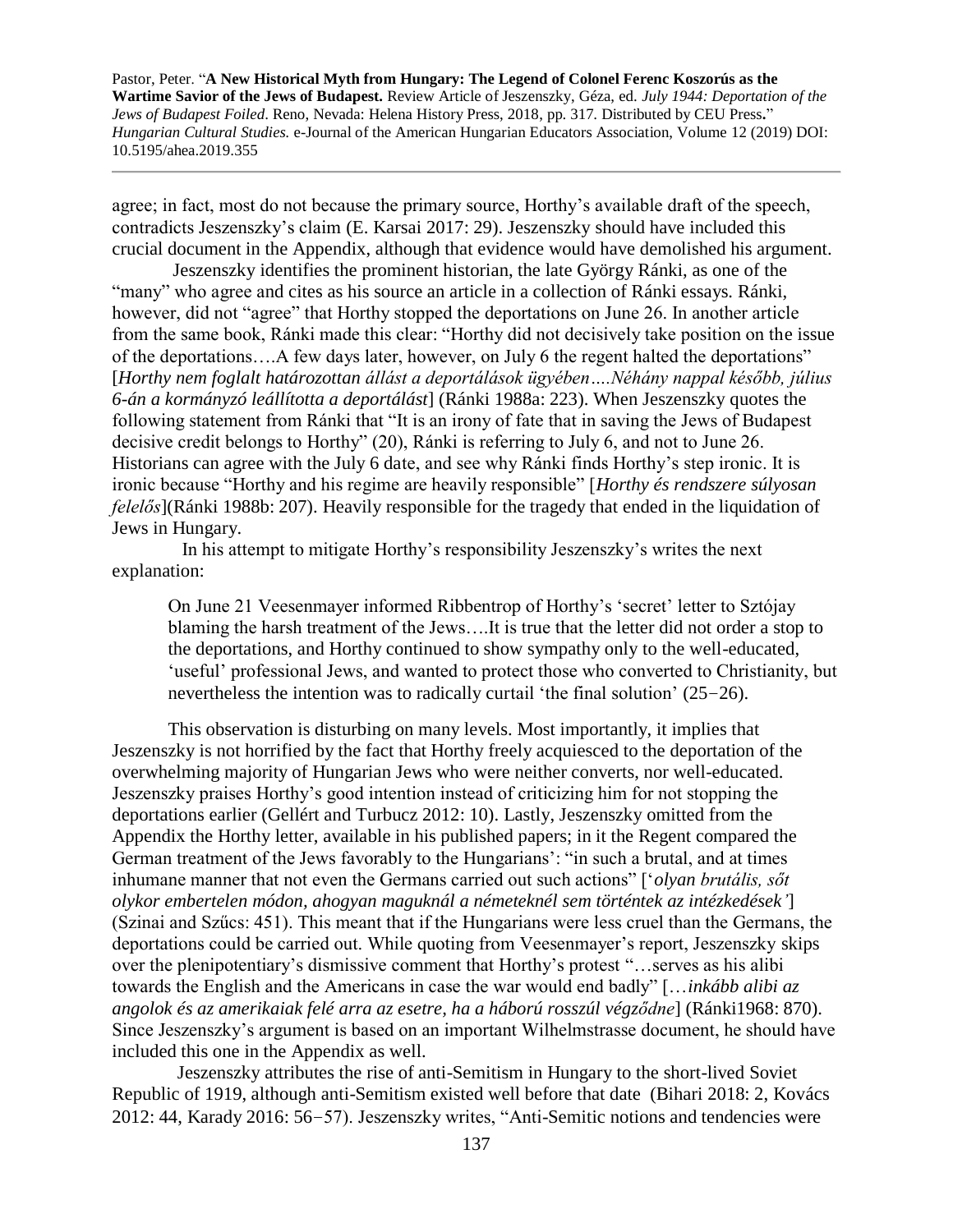present in Hungary at least since 1919, the Hungarian Soviet Republic, where most of the leaders came from Jewish families and due to their blind faith in the communist utopia they employed terror against those whom they considered dangerous opponents, including Jewish capitalists" (18). Jeszenszky thus perpetuates the right-wing myth of Judeo-Bolshevism, which identifies the Soviet Republic as a Jewish revolution (Csunderlik 2019: 175−176) despite the fact that out of 500,000 Hungarian Jews only about 3,000 took an active role in it (Kovács 2012: 49). It was this myth that Prime Minister Döme Sztójay used to justify the deportations. On July 6, 1944, on the day when Horthy ordered a halt to deportations, Sztójay told the papal nuncio, who had expressed concern about the fate of the Hungarian Jews, that "The racially pure Jews are generally the representatives of destruction, as in 1918 [*sic*] they were destroying the most and were the allies of the Bolsheviks" ['*a fajzsidók általában a destrukció képviselői, amint 1918 ban is ők destruáltak leginkább és voltak a bolsevisták szövetségesei'*] (E. Karsai 2017: 97).

 Jeszenszky identifies Hungarian racist anti-Semitism in the 1930s as an echo of Hitler's ideology, thereby keeping silent about Act 25 of September 26, 1920, the onerous Numerus Clausus law, which limited the number of the Jewish students at universities. It was the signpost for the counterrevolution's racist anti-Semitism well before Hitler became the chancellor of Germany (Csepeli 2016: 153 and Kovács2012: 54−55). For Jeszenszky, the issue of anti-Jewish laws starts rather with 1938 when "several laws were passed by the Hungarian Parliament and decrees issued restricting the rights of Jews" (12). In fact, not several, but twenty-one anti-Jewish laws were passed between 1938 and 1944 and the number of decrees amounted to more than 267 (Karsai 2005: 141, 143). Jeszenszky declares that, "despite those most deplorable and disgraceful laws, the life and liberty of those 800,000 Hungarian citizens of Jewish background were not in danger until the occupation by Germany" (12). His characterization does not do justice to the situation since these laws were not only degrading, but also deprived the Jews of their livelihoods, professional careers, property and completely excluded them from economic and cultural life. Act 15 of 1941 prohibited intermarriage and called for severe prison sentences for the contravention of the law (Vértes 1997: 149−152). Under these circumstances, arguing that the liberty of Jews was not in danger is tortuous.

 While Horthy at first resisted Hitler's pressure to deport the Jews, he did so believing that they were still needed for economic reasons. On May 7, 1943, Horthy wrote to Hitler: "Further actions for the gradual exclusion of the Jews are in the works and as soon as the conditions will be right for their deportations, we will carry that out too" [*A zsidók fokozatos kikapcsolására vonatkozó további intézkedések folyamatban vannak, s amint meglesznek teremtve elszállításuk feltételei, ezt végre is fogjuk hajtani*] (Szinai and Szűcs 1972: 392). The series of anti-Jewish laws and decrees were proof of the gradual exclusion of the Jews and Horthy's words have to be taken at their face value. The life of Jews was in danger, and their death sentence was already expressed in words well before the German occupation.

 Jeszenszky also tries to mitigate the Hungarian responsibility for the Holocaust by magnifying parliamentary opposition to the Jewish laws (16). His claim is misleading on many counts as the source for his footnote is a Smallholder Party memorandum. The party was one of the opposition parties in Parliament that also included the anti-Semitic Arrow Cross Party, hardly an opponent of anti-Jewish laws. The memorandum was submitted not in the fall, but in the summer of 1943, and not to the House of Representatives as a bill, but to the Prime Minister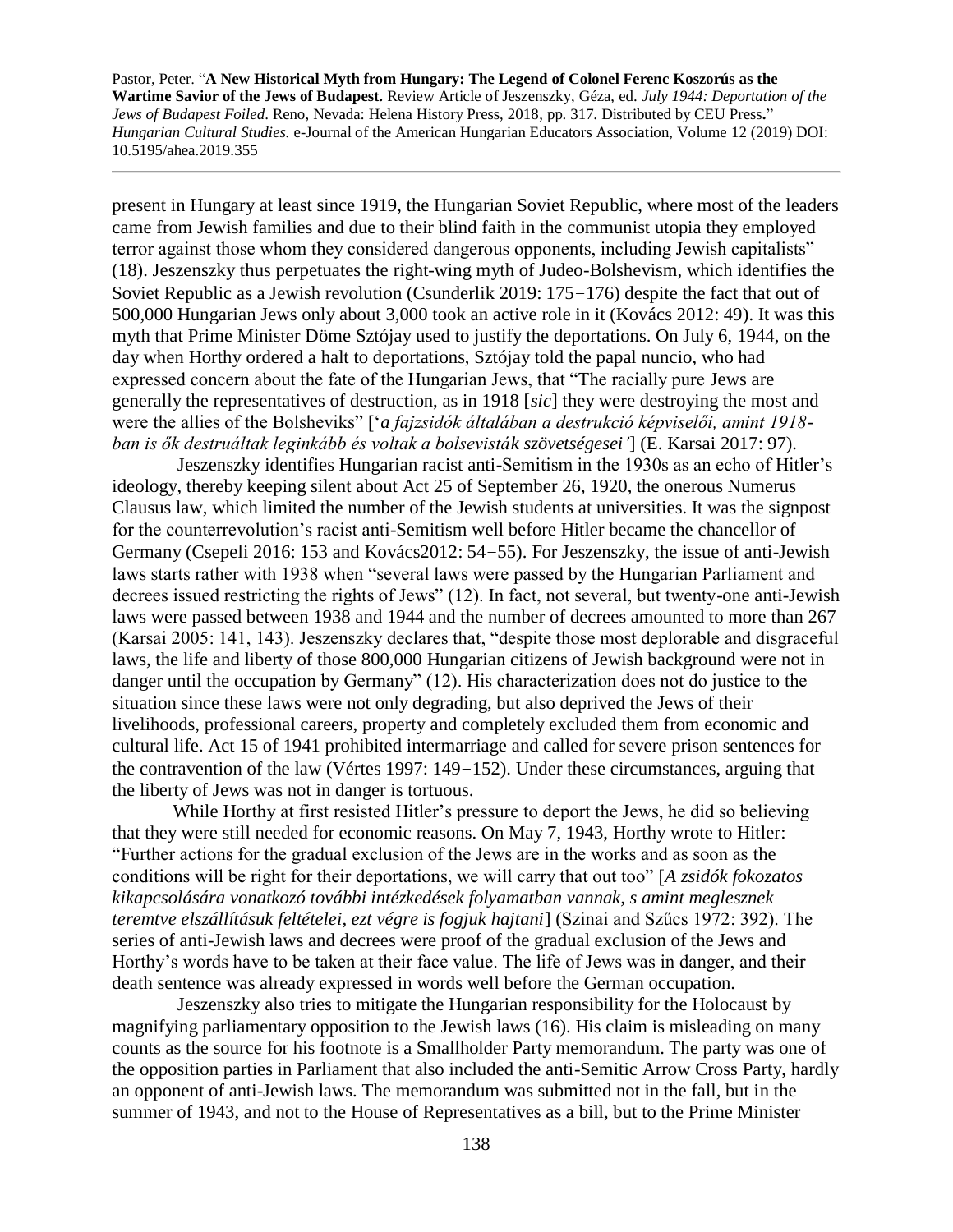(Török 2018: 2) for his consideration. It is significant to point out that in the House of Representatives there were only fourteen Smallholders out of 367 members. The overwhelming majority represented the government party (Püski 2015: 480) and it supported the anti-Jewish laws.

 Civilian help to hide Jews is also exaggerated when Jeszenszky mentions as proof that the Israeli Yad Vashem Institute honored close to a thousand Hungarians as "Righteous Among the Nations." It is noteworthy, however, that Jeszenszky's great man in history, Colonel Koszorús, who allegedly saved 300,000 Jews, is not among those who were recognized as such.

 Jeszenszky closes his introduction with the subheading, "Was Horthy a War Criminal?" He informs his readers that at the Nuremberg war crime trials the Americans did not want to try him and Stalin did not wish to make him into a martyr. Jeszenszky seems to absolve Horthy from war guilt as he saved Budapest's Jews, but as Braham noted, "While this is basically true, history-cleansers...fail to acknowledge Horthy's own responsibility for the liquidation of the provincial Jewish communities" (Braham 2016: 289).

 In the Introduction, Jeszenszky states that his volume's "purpose is only to show what really happened in those crucial days in early July" (9). My review indicates that Jeszenszky's Introduction goes beyond that. He reexamines Hungary's and Regent Horthy's role in the Holocaust and does not focus only on the immediate precedents and aftermath of the Koszorús Action. As an Introduction Jeszensky's article lacks both a synthesis of the selected articles and an overview summarizing their commonality; it also lacks an explanation for why he chose articles that are not scholarly or do not touch upon the Koszorús Action. While he mentions interpretations of two schools of Holocaust historians, his description misrepresents (17) the interpretation of László Karsai (A. Kovács 2016: 10). In his effort to rehabilitate the Horthy regime's past, Jeszenszky fails to include a single scholarly article in the anthology that would contradict the positions he takes.

 The anthology's first chapter, "Ferenc Koszorús a Hero of the Hungarian Holocaust," was written by US Representative, Tom Lantos, a Holocaust survivor who was saved by Wallenberg. The exaltation of Koszorús in the book reaches a crescendo with this three-page laudation Lantos entered in the 1994 *Congressional Record.* Not trained as a historian, Lantos provides a brief and imprecise history of the events and cites Koszorús as one of the few who had stood up to Nazi occupation and to the Gestapo-supported coup and "took the initiative to resist" (34). The criticisms in this review indicate that Lantos's understanding of history is far off the mark.

 When reading the Koszorús memoirs, one wonders just how averse to the Nazis Koszorús really was. In his essay written in 1971, Koszorús claims that after his actions in Budapest he was in fear of the Gestapo. Yet by mid-September, he had taken part as a commander in a tank battle against the Red Army and brags that near Arad he had stopped the Soviet advance for six days (Koszorús 1987: 330). Thus, two months after his alleged saving of the Jews of Budapest, he gave no consideration to the fact that by resisting he was lengthening the lost war and thereby extending the suffering of the Jews of Budapest. This sad irony did not occur to him even twenty-five years after the conflict, when he put his memories on paper.

Chapter 2 in the anthology is György Ránki's "'Unwilling Satellite' or 'Last Satellite': Some Problems of Hungarian-German Relations." Written in 1982, this article was published in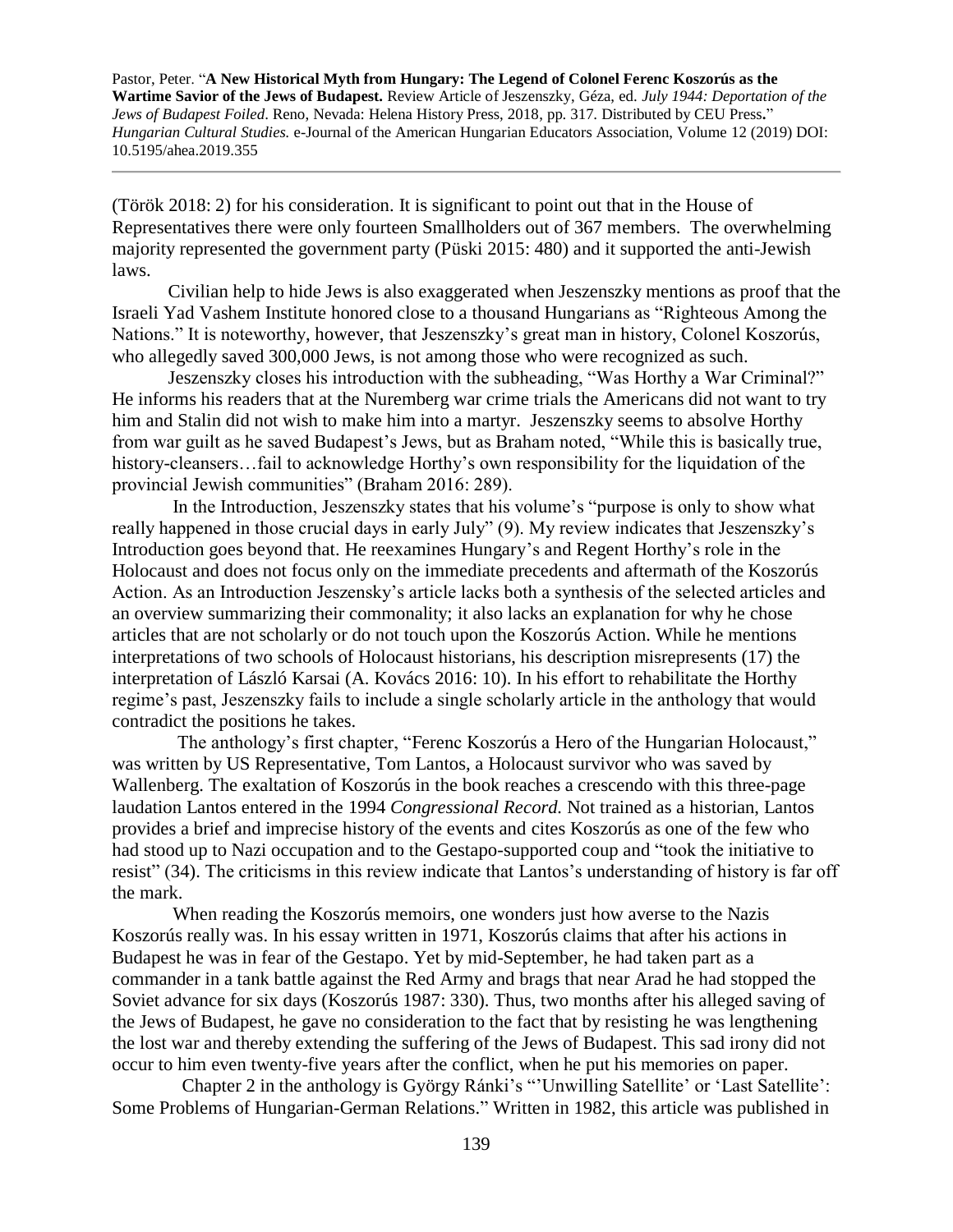1983 in Hungarian and in 1984 in English. During the eighties Ránki was the director of the Institute of History of the Academy of Sciences in Budapest and the first occupant of the Hungarian Chair at Indiana University. Ránki died in 1988 at the age of 58. His essay is thirtyseven years old; one wonders, had Ránki lived past the 1989 regime change, would he not have revised his essay? It is also doubtful that he would have offered the article to Jeszenszky for the purpose of spreading the myth about Colonel Koszorús in the English-speaking world. Ránki's essay is the only one in the anthology that contains, alongside the original footnotes, updated ones with recent sources. Jeszenszky also inserted footnotes as editor's notes in which he takes issue with the dead Ránki. The place for these criticisms should have been in the Introduction. Though Jeszenszky identifies the article as a "summary of Hungary's conduct during the Second World War" (32), in fact it deals with Hungarian-German relations from 1933 to the occupation in 1944, and there is not one word in it about the Koszorús Action.

 Ránki's essay goes back to the early 1930s and traces Hungary's evolution from having a largely independent foreign policy to a policy increasingly dependent on Germany. In his work, Ránki offers a paradigm consisting of stages representing degrees of change. He identifies the first stage, 1933 to 1938, with the economic penetration of Hungary by the Third Reich and the loss of Hungary's ability to act as a sovereign state. Ránki believed that the success of Germany in drawing Hungary into its sphere of influence was also due to the fact that both countries possessed regimes that "were anti-liberal, anti-democratic, only Germany was Fascist, but Hungary authoritarian" (39). Ránki's characterization of the Hungarian system is significant, as it indicates that by the early eighties Hungarian historians no longer characterized the Horthy regime as Fascist.

 Ránki identifies his second stage, 1938 to1941 with Hungarian territorial revisionism, which was the driving force of internal and external policy and had been carried out to considerable success with active German involvement. During this period Hungary still tried "to maintain a relatively independent foreign policy course," which was, "coupled with the intention of continuing to go along with Hitler as far as revision was concerned." Ránki characterizes this period as a time during which Hungary was "still trying to keep two irons in the fire" (49). It was "putting Hungary in a kind of (willing and unwilling) satellite position" as well (50).

 The third stage is the period between 1942 and 1944, essentially the era of the prime ministry of Miklós Kállay. Ránki notes that under Kállay, "Hungary was the first satellite to look for a way out after the hopes of German victory faded." Hungary therefore became the unwilling satellite, but it was unsuccessful in its effort to separate itself from Germany (53). While Ránki describes Hungary as an unwilling satellite, he tempers his observation when he states that "even during this period "German-Hungarian relations were based on German interest" (59). This was due to Germany's successful manipulation of the frontier issue. The author points out that it is for this reason that between November 1943 and February 1944 Hungary retreated from its preliminary armistice deal of September with the British. It feared losing the recovered Northern Transylvania to Romania as, "Hungary was promised no territorial reward in case of disalignment" (61). Ránki's description indicates that although feelers were put out for peace, Hungary was not ready to drop out of the war because it was constrained by the territorial issue (61). Viewed this way, Hungary was a sulking but stable ally, rather than a reluctant one. In this respect, it is noteworthy that the author claims that even before the German occupation of March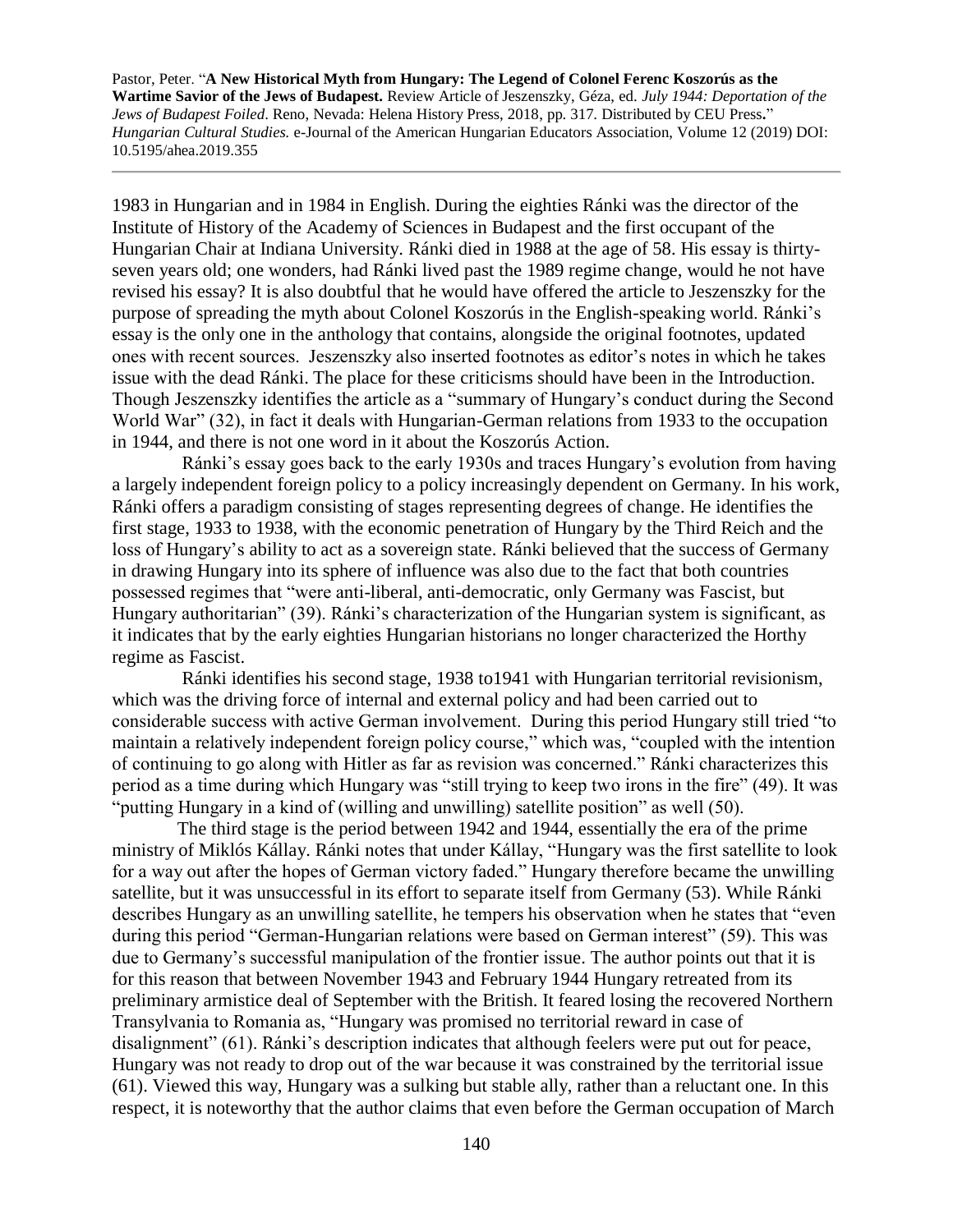19, 1944, Hungary, "was already on the road to becoming the last to stay in the Axis camp" (63). From Ránki's article, one can see that the German occupation was not the clear milestone that ended Hungary's role as the unwilling satellite. Hungary toed the German line even before that.

 Chapter 3 contains Jeszenszky's second essay, "Hungary in the Second World War: Tragic Blunders or Destiny." It is, according to the author, a "modified and expanded version" of an essay that was first published in 2014. Jeszenszky, who has earlier demonstrated that he is fond of posing questions (7−9, 23−24), repeats this approach, in the title as well as in the article (68). Unfortunately, he does not always reply to these questions; or at best, he offers vague answers with an "on the other hand" provision that indicates equivocation. To provide historical background for his article, Jeszenszky goes back to the Peace Treaty of Trianon of 1920, which he identifies as the source of all problems. Hungary lost substantial territory and millions of Hungarians found themselves on the other side of the "unfair" borders drawn by the Paris Peace Conference of 1919. The treaty was denounced by most Hungarians.

 Although the League of Nations Covenant included articles allowing the revision of treaties, the successor states refused to give up an inch of disputed territory. Jeszenszky therefore finds it "unreasonable to blame Hungary for advocating peaceful territorial revision throughout the interwar period….The craving to revise the treaty peacefully was the leitmotif of Hungary's foreign policy" (69). Historical facts, however, contradict his claim of peaceful revision. The first example that comes to mind was the armed fighting in the Burgenland, which in the peace treaty had been ceded to Austria. During the fall of 1921, the para-military detachments of Pál Prónay and Iván Héjjas, operating with the consent of the Hungarian government, clashed with the Austrian forces. The conflict was resolved by the Sopron plebiscite of December 1921, which was decided in favor of Hungary (Juhász 1979: 62−63). On October 31, 1938, the former prime minister, István Bethlen, best expressed the Horthy regime's revisionist territorial demands on Czechoslovakia when he declared: "We are determined that the question be resolved once and for all!...if possible peacefully, if not, by force!" [*El vagyunk határozva, hogy ezt a kérdést véglegesen megoldjuk!…ha lehet békés eszközökkel, s ha nem, akkor erővel!*] (Janek 2014: 177).

 Soon afterward, the First Vienna Award of November 2, 1938, arbitrated by Fascist Italy and Nazi Germany, forced Czechoslovakia to cede peacefully most of the Hungarian inhabited part of Slovakia including a small segment of the Subcarpathian region. Jeszenszky explains that a day after Slovakia declared independence on March 14, 1939, Hungary occupied the rest of Subcarpathia, a step which was accepted by Hitler. In fact, the chronology is the reverse. It was Hitler, who permitted the Hungarians to occupy Subcarpathia, giving them a twenty-four hour window to do it. Jeszenszky also fails to mention that the speedy occupation was followed by the so-called "little-war," military clashes between the Slovak and Hungarian armed forces for the possession of the area, which lasted for three days, from March 23 to March 25, with fatalities on both sides and was decided in favor of the Hungarians (Janek 2014: 173). It is evident that peaceful resolution of revisionism, as claimed by Jeszenszky, was not the only option for Hungary.

 Jeszenszky writes that "It has become customary to say that becoming a satellite of Nazi Germany was Hungary's inevitable destiny, a course predetermined by the Trianon Treaty and the desire to revise its terms" (73). He provides no reference as to the identity of the scholarly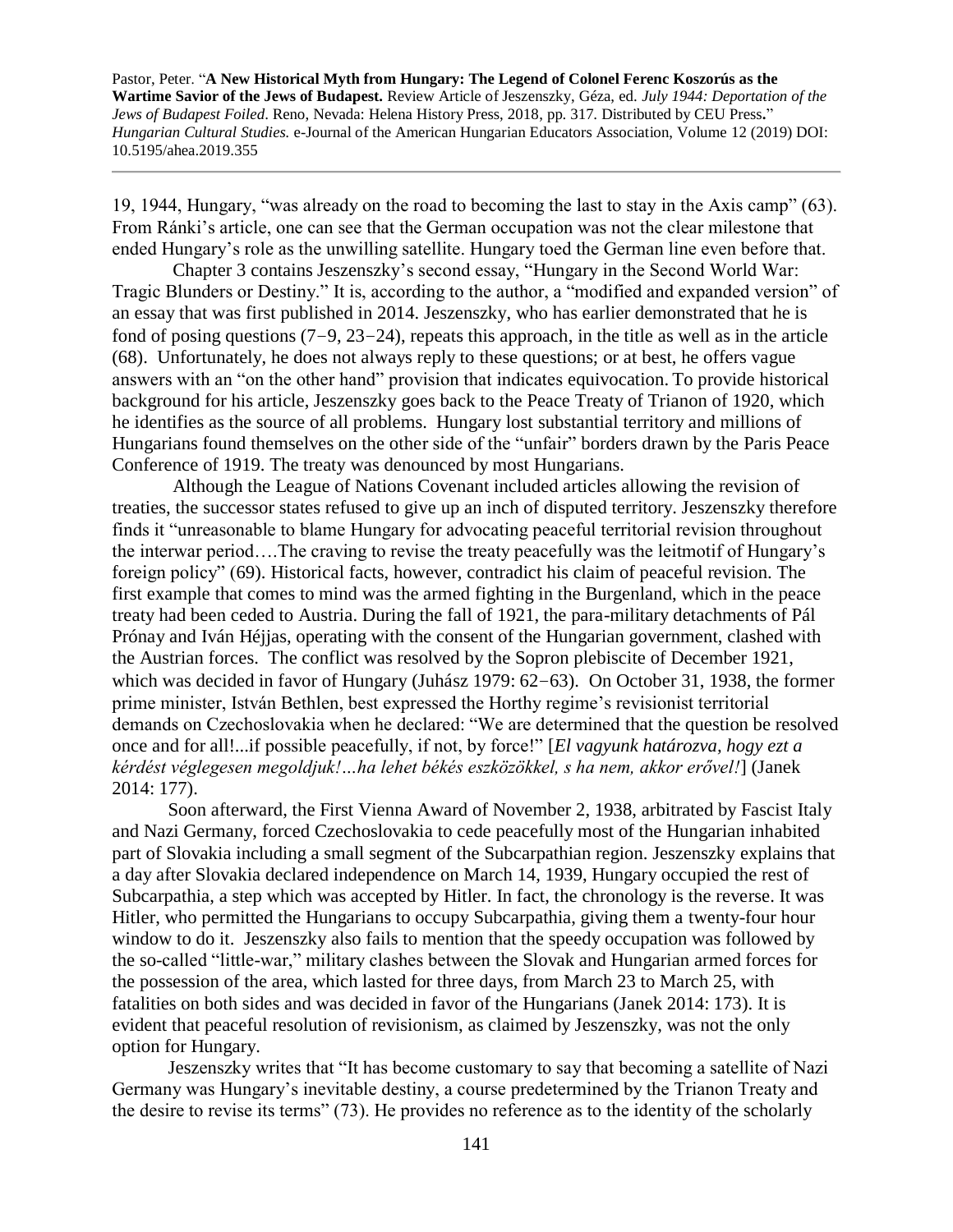"sayers." He, however, blames the Munich Conference of 1938 for leaving Central Europe "to the mercy of Germany" (69). He offers victimhood history, blaming Britain and France for Hungary's drift into Germany's orbit, thereby rejecting the determinist thesis. Instead, by offering a quote from George Kennan (74), he explains that after it was assigned to the German sphere of influence by the West, Hungary chose limited collaboration instead of suicidal resistance which would have weakened the opposition forces. These forces then would make Hungary in 1943 into an "unwilling satellite." Jeszenszky believes that under the circumstances, Hungary made the right choice. This interpretation sees Hungary as a victim and fits into the prevailing official master narrative.

 For Jeszenszky the blunders made by the Hungarian government leaders came with the war. The first was when with Germany, Hungary attacked Yugoslavia in April1941 in an effort to recover a part of historic Hungary. This was followed by Hungary's attack on the Soviet Union on June 27, 1941, five days after the seemingly successful German invasion. While he condemns Hungary's war against the USSR, he offers extenuating circumstances for Hungary's decision: the German domination of the continent, Russia's poor military showing in the Russo-Finish winter war [which did not take place in 1938, but from November 30, 1939 to March 13, 1940] (80), and concern that with Slovakia and Romania on the Germany's side, Hungary would lose territories it had recently regained with German help. He seems to share Prime Minister László Bárdossy's view that at that point Hungary "had no real choice" (81), that it was part of Hungary's destiny.

 In fact, Jeszenszky's list demonstrates that the Hungarian leaders failed to consider evidence that should have prompted them to stay out of the war, given that Germany did not call on Hungary to join the war against the USSR. Evidently Hungarian decision-makers failed to consider that Germany had already lost the "Battle of Britain." Instead of the Soviet fiasco in Finland, they should have paid attention to General Georgy Zhukov's impressive victory against the Japanese in Central Asia in August 1939. Lastly, the Hungarian political establishment was familiar with Professor Iván Lajos's popular *Szürkekönyv* ['Grey Book'] that was published in 1939 and was printed in 39,000 copies. The pamphlet-sized essay concluded that Germany could not win a multi-front war (Pritz 2011: 121−122), yet it failed to inspire Hungary's leaders to keep Hungary out of the war as long as possible.

 Following the defeat of the German army under Moscow in December 1941 and with the US in the war, Jeszenszky explains that Horthy began to have doubts about a German victory and for this reason appointed Miklós Kállay prime minister to orchestrate Hungary's switching sides and leaving the war. This, however, was not possible, as "having joined the war, Hungary was indeed on a set course, no longer a master of its fate" (85). The blunder committed on June 27, 1941 became Hungary's destiny as it was unable to extricate itself from its alliance with Germany and from the war. In spite of his negative assessment of Kállay's endeavors, Jeszenszky spends the rest of the paper on the various unsuccessful peace feelers the Hungarian prime minister launched. In the process, Jeszenszky recognizes that the Allied policy of unconditional surrender of the Axis forces also limited the chances of Hungarian peace attempts that were unrealistically conditioned on the retention of some of the recovered territories.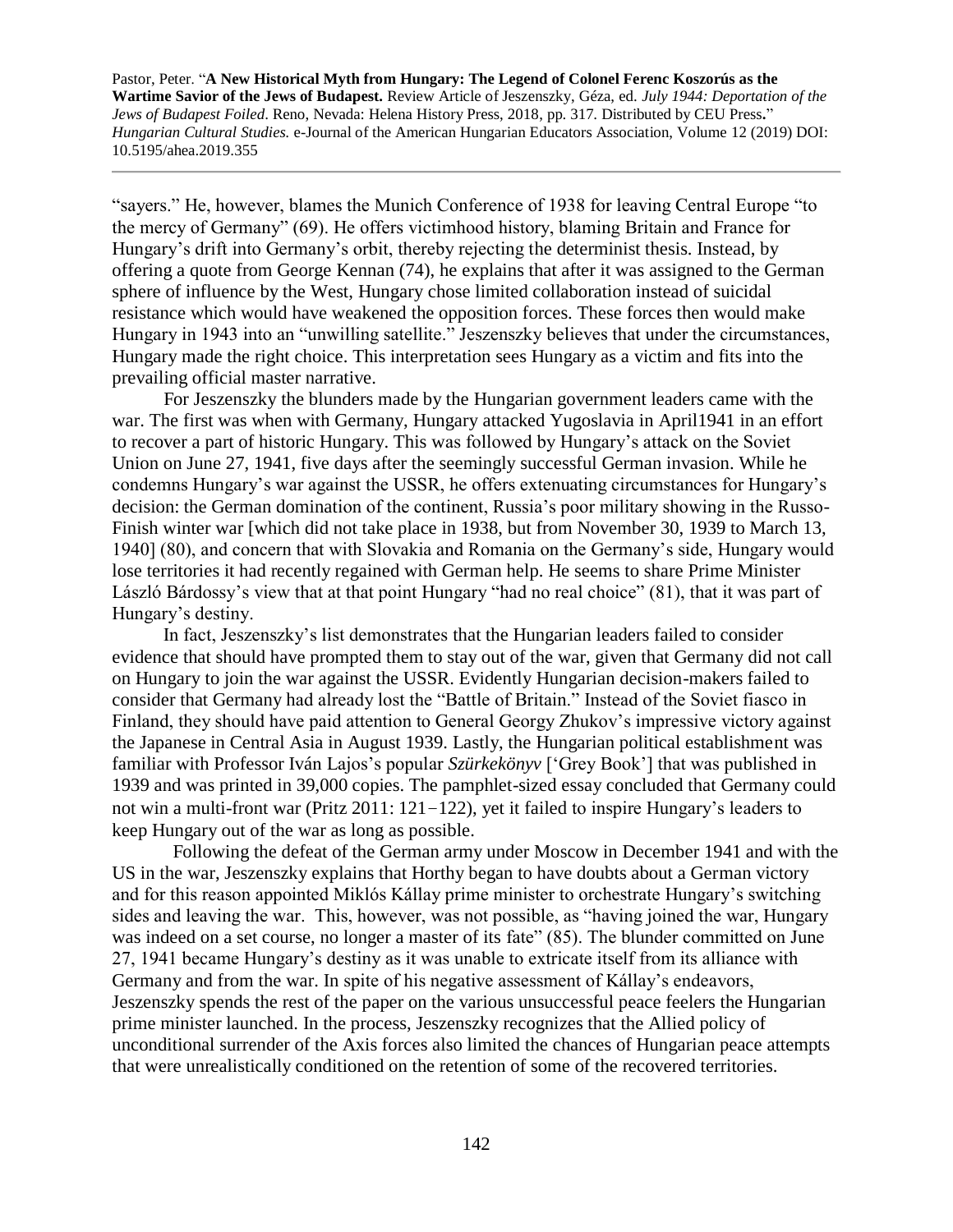Jeszenszky declares that, "Today most historians admit that the demand for unconditional surrender was a most serious mistake which considerably extended the duration of the war" (89). In fact, this new policy assured Stalin that the western Allies would not make separate peace with the Germans. (Mastny 1979: 145). Jeszenszky argues that unconditional surrender shattered the German generals' plan to carry out a conspiracy in 1943 to overthrow Hitler. It is unclear why Jeszenszky assumes that a plot in 1943, when Nazi victory was still in sight, would have succeeded, given that the generals' conspiracy in July 1944, when Germany was on the ropes, was a spectacular failure.

 Concluding his analysis Jeszenszky notes that Kállay, "was strongly opposed to the Nazi ideology" and "his diplomatic efforts to break away from Germany were not amateurish." Also, "he was opposite of an anti-Semitic" [*sic*] and was "sincere in his determination to protect the Jewish citizens of Hungary" (96−97). While it is true that he disdained Nazi ideology, and was no amateur when it came to diplomacy, he was no philosemite. It is to his credit that he resisted German demands to "solve the Jewish question," but as was pointed out by András Joó, he did this not out of humanitarian concerns, but because he thought that such a policy would provide a positive image of Hungary in the eyes of the Western Allies (Joó 2008: 117, 124). Furthermore, it was under Kallay's prime ministry that the so-called Fourth Jewish law was introduced in September 1942. The law confiscated Jewish owned agricultural lands and woodlands, which were then redistributed among non-Jews. His action further undermined Jewish economic existence (Pritz 2011: 146). It also sensitized most of the non-Jewish Hungarian population to be receptive to the deportations in 1944 as this permitted them to share in the pillaging of the assets of the Jewish victims (Joó 2008: 134−135). Had Jeszenszky not ignored this Jewish law of Kállay, he could have seen the Prime Minister's Jewish law as another tragic blunder. Concluding his examination of Kállay's premiership, Jeszenszky considers the second biggest blunder of the war to be the failure of Kállay to prepare the army for resistance against an impending German invasion (98). The essay ends with the lesson of the "final blunder," which is "the death of traditional Hungary" (101). As to why that would be a lesson instead of the consequence of the whole series of blunders examined by Jeszenszky is a mystery. While Jeszenszky grieves for the old regime, at the end of the war the majority of the Hungarians saw its demise in a salutary light.

 Chapter Four contains Deborah Cornelius's contribution. In the table of contents, the essay is entitled "From Occupation to Koszorús's Action," but on the article's title page and on the running heads is identified as "Road to Occupation." The title in the table of contents is nearer to Cornelius's focus, as her paper concentrates on Regent Horthy and the fate of the Hungarian Jews from the start of the German occupation on March 1944 until mid-August, 1944. The confusion in the titles may have been caused by the fact that Jeszenszky culled the article from various pages of Cornelius's 2011 monograph, *Hungary in World War II: Caught in the Cauldron* (Cornelius 2011). Contrary to Jeszenszky's high esteem of the book, it was strongly criticized by reviewers both in the US and Hungary as a work that rehabilitates the Horthy regime and falsifies history (Berend 2012, Deák 2013, Pastor 2012, Csősz 2013). For this very reason, however, the book was translated into Hungarian (Cornelius 2015) and became the master narrative favored by the Orbán regime and its Veritas Historical Institute headed by Sándor Szakály (Pastor 2016, Veritas Történetkutató Intézet 2015).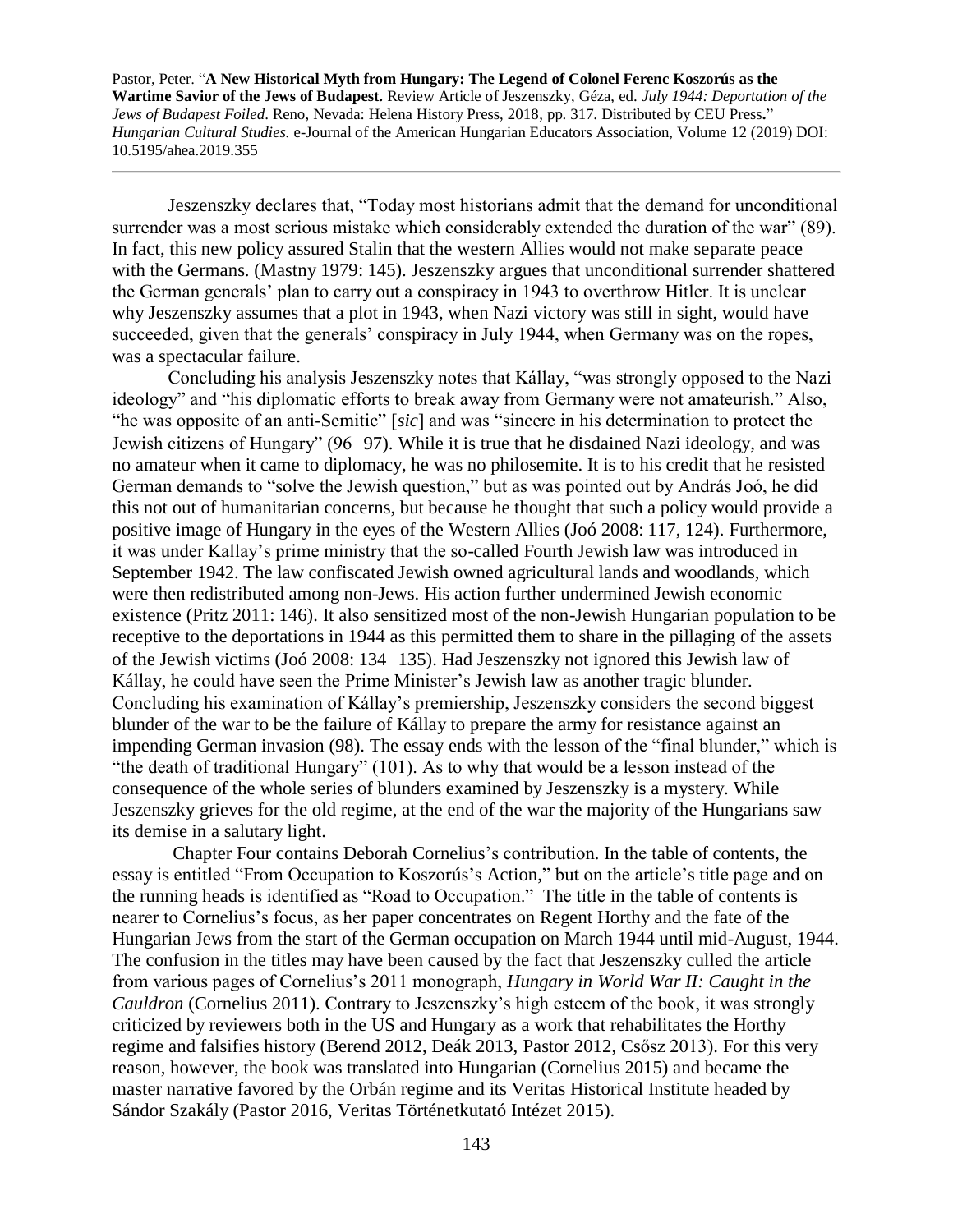Cornelius claims that with the German occupation Hungary lost its sovereignty, therefore responsibility for whatever happened in Hungary from March 19, 1944, until the end of the war could be shifted to Nazi Germany. Thus, Cornelius could insist that a German shadow government ruled Hungary (137). However, as a number of historians have noted, Germany did not have, nor did it wish to have absolute control over Horthy's Hungary. The diplomatic historian, the late Gyula Juhász, noted that the occupiers arrested only a relatively few from the state apparatus, and the establishment, and encouraged the regent to remain at his post, name a new government while institutions of the regime continued to function undisturbed. In Hungary only the Jews as a group had to fear the occupation, and they suffered a dual threat—the German occupying organs and the Hungarian administration (Juhász 1986: 146−147). The Germans did pressure Hungary to deport the Jews, but as István Deák noted in his recent book, "Germany's allies were independent enough to decide how far they would go in cooperating with the Nazis in the so-called Final Solution of the Jewish Question" (Deák 2015: 86). Incredibly, Cornelius blames the US Department of State and the British Foreign Office for suppressing the information about the extermination camps, thereby implying that Horthy and the others had been kept in the dark (145). She also faults the Hungarian Jewish leaders for not preparing their people for resistance, as if the Hungarian community around them did not deny them moral support and the military the guns.

 The Cornelius selection ends with the retelling of the Koszorús Action and its immediate aftermath. For Cornelius it was Colonel Koszorús, conveying Horthy's command, who ordered Baky and his men out of the city. According to Cornelius, Koszorús also had to consider armed German interference. The Gestapo units consisted of "only three battalions in the capital, motorized with excellent weapons, but Koszorús commanded a larger force" (153). The tale of well-armed German police units is contradicted by Koszorús in his memoirs, even though Cornelius cites the memoirs to back her claim. Koszorús minimized the potential threat coming from the three Gestapo units as they were equipped "only with light weapons and trucks for transport" [*csak könnyű fegyverzettel és gépkocsi-szállítással*] (Koszorús 1987: 59). By misrepresenting the Koszorús account, Cornelius seems intent on portraying the Germans as a powerful force in the drama and adds a new twist to the story. She maintains that on June 7 and 8 a crisis atmosphere existed in the city because of the "rumors of imminent entry of German military units" (153). She does not address the rumor's veracity, or lack thereof. The real rumor, as indicated earlier, was the illusory Baky coup, a coup the state secretary and his gendarmes never had contemplated. The story ends in mid-August 1944, but there is no mention that it was then that Horthy approved the plan for the resumption of deportations that were to start on August 25. The plan was abandoned on the  $23<sup>rd</sup>$  when Romania switched from the Axis to the Allied side (Ránki1968: 897−898).

 Chapter Five is István Deák's essay, "Holocaust in Hungary," which was originally published in 2004. This means that since then its author may have changed or refined his view about the Koszorús Action. In the essay, we are correctly told that, following the German occupation of Hungary on March 19, 1944, Horthy left all Jewish matters in the hands of the prime minister, Döme Sztójay, his cabinet, and his administration. The deportation started on May 15, 1944, and in less than two months 450,000 Jews from the provinces were sent to Auschwitz-Birkenau. "Deeply impressed by Allied successes in Normandy, Horthy on July 7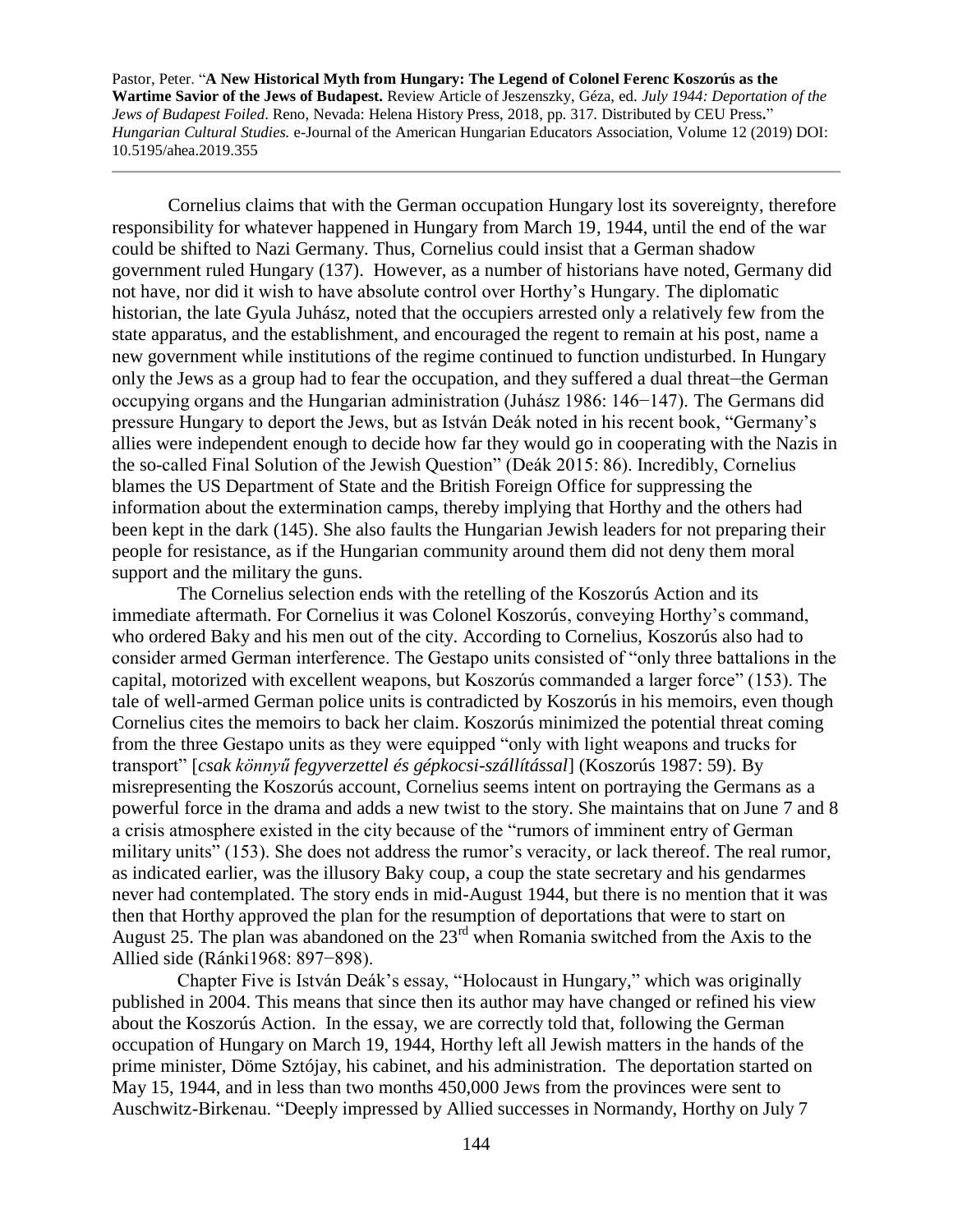[correct date, July 6], 1944, forbade further deportations." The order came a few days after gendarmes arrived to Budapest to begin deportations. Horthy was persuaded by his friends that these men and far right politicians were planning a coup against him and he ordered an armored unit to Budapest. Deák notes that Horthy's decision to order military forces to prevent the deportation of Jews was "unique in the history of the Holocaust" (176−177). The problem with this conclusion is that it contradicts Professor Deák's own claim made a paragraph before, that the troops were ordered to the capital to help Horthy retain power and not to save the Jews of Budapest (177). Moreover, according to another Deák article, published in 2003 in *The New York Review of Books*, and extensively quoted by Jeszenszky, it was primarily Horthy's "considerable prestige" and not the threat of force that seemed to be the major reason why the gendarmes withdrew from the city (27). Were Koszorús and his troops in the business of saving Jews, they would have mobilized to save the 24,000 Jews in the immediate periphery of Budapest, who between July 6 and 8 were deported by the gendarmes (Molnár 2014). In both the Deák quote in Jeszenszky's Introduction and in the Deák article, Colonel Koszorús is not mentioned by name. This may indicate that in Deák's opinion Koszorús does not merit special recognition as he merely carried out a military order that came directly from the Supreme Warlord Miklós Horthy.

 The sixth chapter is Tamás Stark's 2007 essay, "Facts about the Number of Shoah Victims in Hungary." It deals with the problem of arriving at a precise number of victims and survivors of the Shoah. Stark observes, "The difficulties due to the lack of data supply are capped by decades of uncertainty regarding the statistical census of the Jewish population" (187). Its direct relevance for the anthology is one statistic: "there were 231,453 Jews living in Budapest when the German troops marched in" (190), and not 300,000 as Jeszenszky claims (8), perhaps on the basis of Koszorús (Koszorús 1987: 62).

 Chapter Seven is an essay Jeszenszky has selected, without identifying the source, from *Páncélosokkal az életért* (Hantó and Szekér 2015: 28−40). "The Role of Colonel F. Koszorús in the Prevention of the Deportations of the Jews of Budapest," also glorifies Colonel Koszorús's deeds. This essay is by Attila Bonhardt, the director of the Military History Archives. It selectively follows the Koszorús memoirs in enumerating the colonel's activities during the socalled Baky putch and emphasizes that both Regent Horthy and Colonel Koszorús were out to save the lives of the Jews of Budapest. In order to prove his claim, Bonhardt's inaccurate detailing of the facts relate to his description of Koszorús's June 5, 1944, meeting with Horthy, which cites Koszorús's memoir as the source. According to Bonhardt, on June 5 "Horthy informed him [Koszorús] in Lázár's presence that Baky and his circle wanted to begin the deportations of the Jews of Budapest on 6 July. He gave them the order by word of mouth to expel the gendarmerie battalions from the city…" (214). In fact, what Koszorús wrote was that Horthy ordered him to prevent the alleged coup (Koszorús 1987: 60) and not to preempt the deportation of the Budapest Jews by Baky and his men. It seems that Bonhardt twisted Koszorús's story in order to show that saving the Jews was Horthy's and Koszorús's primary preoccupation during those crucial days. Bonhardt overlooks, however, that from July 6 to July 8 Koszorús and his tankmen, stationed in full alert in the outskirt locale of Óbuda, had stood by, doing nothing, while the deportation of Jews was taking place right in full view by Baky's gendarmes.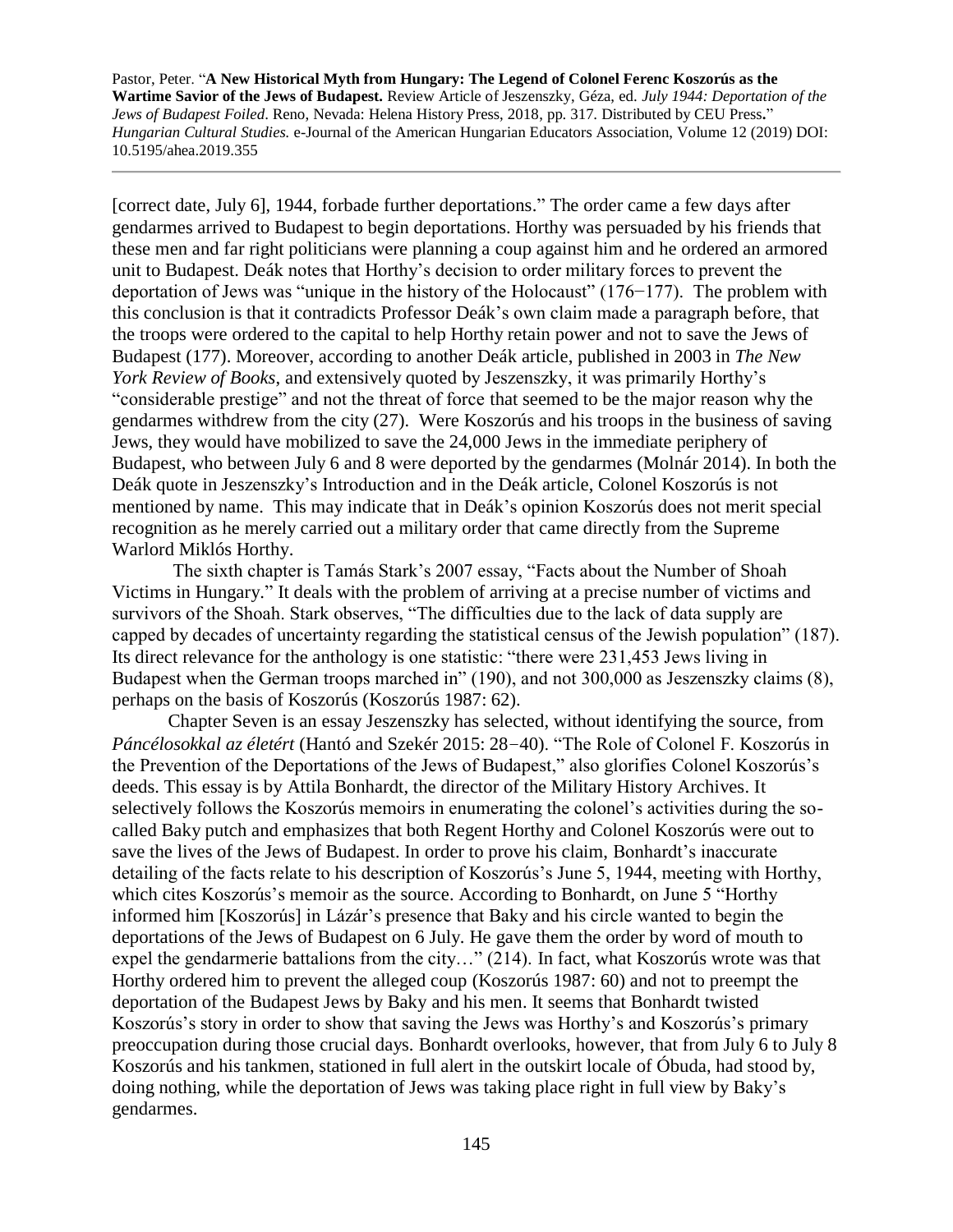Chapter Eight is an expanded article that was published on the Internet in 2012 by Susan Berger and Vadim Bernstein under the title, "Raoul Wallenberg—Not an Accidental Choice for Hungary in 1944." Wallenberg arrived in Budapest on July 9, 1944, three days after Horthy suspended the deportations of Budapest Jews. In a book dealing mainly with the survival of the Budapest Jews, one would have expected the selection of an essay that examined the last five months of the regency of Horthy and the Arrow Cross dictatorship of Szálasi when the Swedish diplomat, as noted by Jeszenszky (9), saved the lives of thousands of Jews in Budapest. Instead, we only learn about some of the precedents taking place in Sweden (albeit perhaps not the most important ones) before Wallenberg embarked on his diplomatic mission. The format of this essay is different from the others, as it includes a three-and-a-half-page Selected Bibliography and seems to have no real direct bearing on the main issues discussed in the book.

 It is a mystery why a historian would include in his anthology Koszorús Jr.'s subjective and uncritical essay, "Colonel Ferenc Koszorús Witness and Paragon," instead of a selection from Koszorús Sr.'s own memoir as Chapter Nine. This article was also selected from *Páncélosokkal az életért* (Hantó and Szekér 2015: 19−27). In his son's essay, the Baky putsch was a planned "lightning strike" against the Budapest Jews, but Koszorús intervened militarily and "saved countless lives." Koszorús Jr. claims that the "operation known as the Koszorús Action," was a singular initiative on the part his late father for which he took no credit (250), that the putsch collapsed thanks to the Koszorús Action, and that "this conclusion is supported by survivors, participants, witnesses, documents and objective historians" (260−261). Koszorús Jr. claims that his father's heroism was ignored by historians during the Rákosi and Kádár regimes (251). Why would they have ignored Colonel Koszorús's alleged attempt to save the Jews while Major-General Vilmos Nagybaczoni Nagy, Horthy's Minister of War between September 1942 and June 1943, received full accolades in communist era history books for trying to alleviate the treatment of Jewish labor service troops (Ránki1976: 1085, Nagybaczoni Nagy 1986)?

 The essays of the collection cover a broader period than the book's title and Jeszenszky's intended goal indicates. The contents of the volume are not limited to July 1944, as the articles touch on Hungary's role in World War II, Hungarian-German relations, Horthy's leadership, and the fate of Hungary's Jewish citizens. Unfortunately, Jeszenszky failed to put together a balanced selection of readings for English speakers. When it comes to July 1944, several of the essays, including one of Jeszenszky's, construct the legend of Colonel FerencKoszorús's heroism in allegedly saving the 300,000 Jews of Budapest. Perhaps there is a societal need to find heroes in a country that fought on the wrong side and from which close to a half a million Jews were sent to death camps in the waning months of the war. Creating myths, however, that can only be achieved by falsifying history, should not be the role of historians. Both of Jeszenszky's chapters, as well as some others in this anthology, twist the facts to a greater or lesser extent in order to fortify the various themes. The authors of these previously published articles, in the words of the much-referenced Randolph Braham, whitewash Hungarian history as related to the Holocaust and try to rehabilitate Miklós Horthy and his regime. It seems that they were selected for republication for that very reason. The inclusion of essays from Ránki, Deák, and Stark, on the other hand, may have been motivated by giving respectability to an anthology that otherwise does not meet the academic minimum.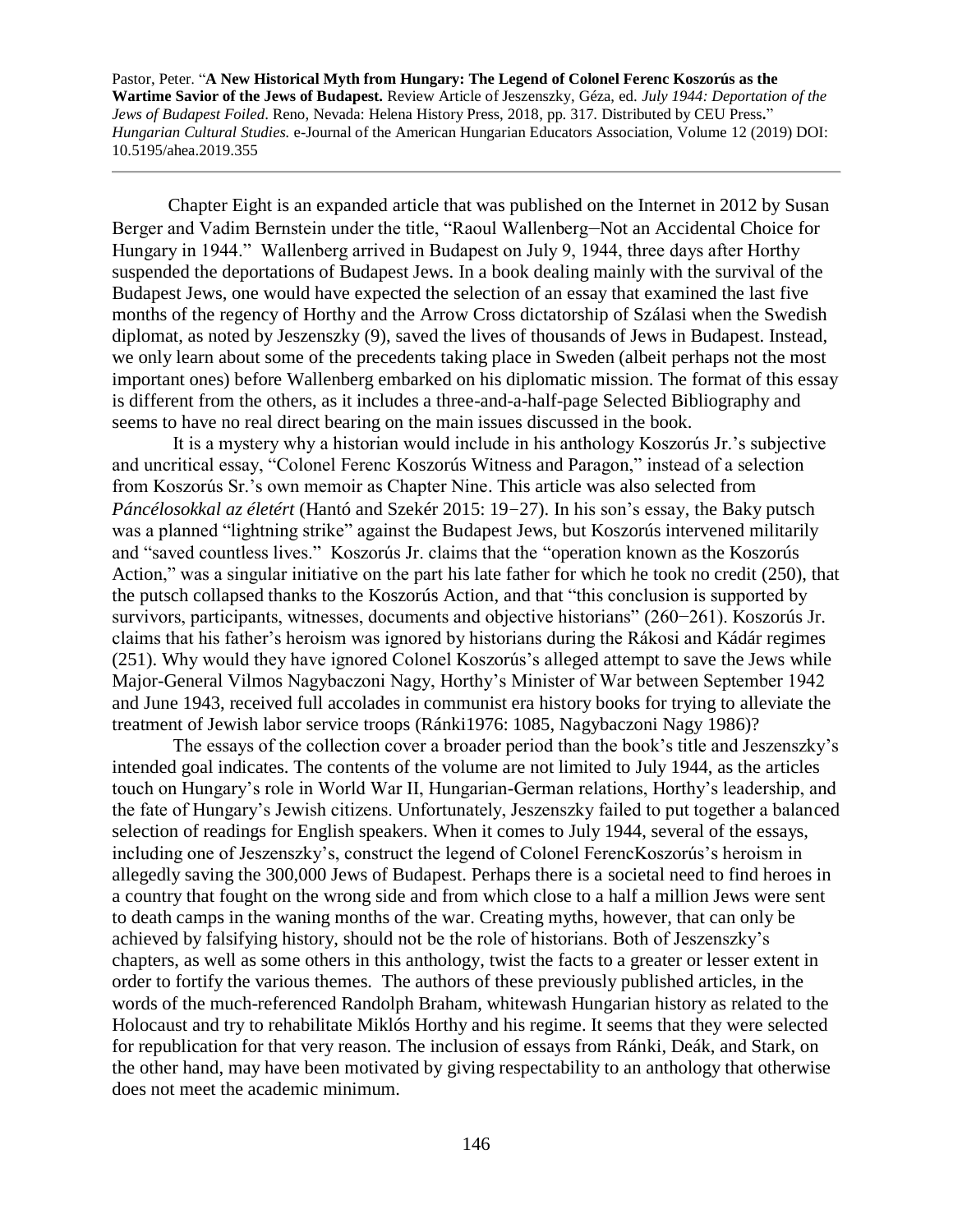## **Works Cited**

- Berend, Iván T. 2012. "Hungary in World War II: Caught in the Cauldron." *Slavic Review* 71. 3:678−679.
- Bihari, Péter. 2018. "Az antiszemitizmus magyar hagyománya" ['The Hungarian Tradition of Hungarian Anti-Semitism']. *Élet és Irodalom* 62. 46: Nov. 16. https://www.es.hu/cikk/2018-11-16/bihari-peter/az-antiszemitizmus-magyarhagyomanya.html
- Braham, Randolph L. 2016. "Hungary: The Assault on the Historical Memory of the Holocaust." In *The Holocaust in Hungary: Seventy Years Later.* Ed. Randolph L. Braham, and András Kovács. Budapest: Central European University Jewish Studies Program. 261−309.
- Csepeli, György and Vági, Zoltán. 2011. "Adolf Eichmann személytelen személyisége" ['Adolf Eichmann's Impersonal Personality']. *Mozgó Világ* 37. 6: 36−46. http://epa.oszk.hu/01300/01326/00128/MV\_EPA01326\_2011\_06\_01\_4.htm
- Csepeli, György. 2016. *A meg nem gondolt gondolat. A zsidó ellenességtől a népirtásig* ['The Thoughtless Thought: From Anti-Semitism to Genocide']. Budapest: Kossuth.
- Csősz, László. 2013. "Konzervált Mitoszok" [Preserved Myths]. *BUKSZ* 25. 1: 36−42. Buksz.c3/hu1301/03biralat.pdf.
- Csunderlik, Péter. 2019. *A "Vörös Farsangtól" a "Vörös Tatárjárásig": A Tanácsköztársaság a korai Horthy-korszak pamflet- és Visszaemlékezés-irodalomban* [From the "Red Carnival" to the "Red Mongol Invasion": The Hungarian Soviet Republic in the Pamphlet and Memoir Literature of the Early Horthy Era]. Budapest: Napvilág Kiadó.
- Cornelius, Deborah S. 2011. *Hungary in World War II: Caught in the Cauldron*. New York: Fordham UP.
- Cornelius, Deborah S. 2015. *Kutyaszorítóban: Magyarország és a II. világháború* [Hungary in World War II. Caught in the Cauldron]. Budapest. Rubicon-Könyvek.
- Deák, István. 2015. *Europe on Trial: The Story of Collaboration, Resistance, and Retribution during World War II*. Philadelphia: Westview Press-Persus Books.
- Deák, István. 2013. "Hungary in World War II: Caught in the Cauldron." *Holocaust and Genocide Studies* 27. 3: 500−502.
- Gellért, Ádám and Dávid Turbucz. 2012. "Egy elmaradt felelősségre vonás margójára: Horthy Miklós Nürnbergben" ['Marginal Notes to a Missed Trial for Accountability: Miklós Horthy in Nuremberg']. *Betekintő*. 4:
- 1−20.http://www.betekinto.hu/sites/default/files/betekinto-szamok/2012\_4\_gellert\_turbucz.pdf
- Hantó, Zsuzsa and Nóra Szekér, eds. 2015. *Páncélosokkal az életért: "Koszorús Ferenc a holokauszt hőse"* ['With Tanks for Life: "Ferenc Koszorús the Hero of the Holocaust"']. Budapest: Koszorús Ferenc Emlékbizottság.
- Horthy, Miklós. 1990. *Emlékirataim* [My Memoirs]. Budapest: Európa
- Janek, István. 2014. "A szlovák-magyar "kis háború" története és annak interpretációi a nemzeti történetirásokban" ['The History of the Slovakian-Hungarian "Little War" and its Interpretation in National Historiographies']. In *Kárpáti Ukrajna. Vereckétől Husztig. Egy konfliktustörténet nemzeti olvasatai.*['Carpathian Ukraine. From the Veretsky Pass to Khust. The national interpretations of a history of conflict']. Ed. Csilla Fedinec. Bratislava: Kalligram. 173−194.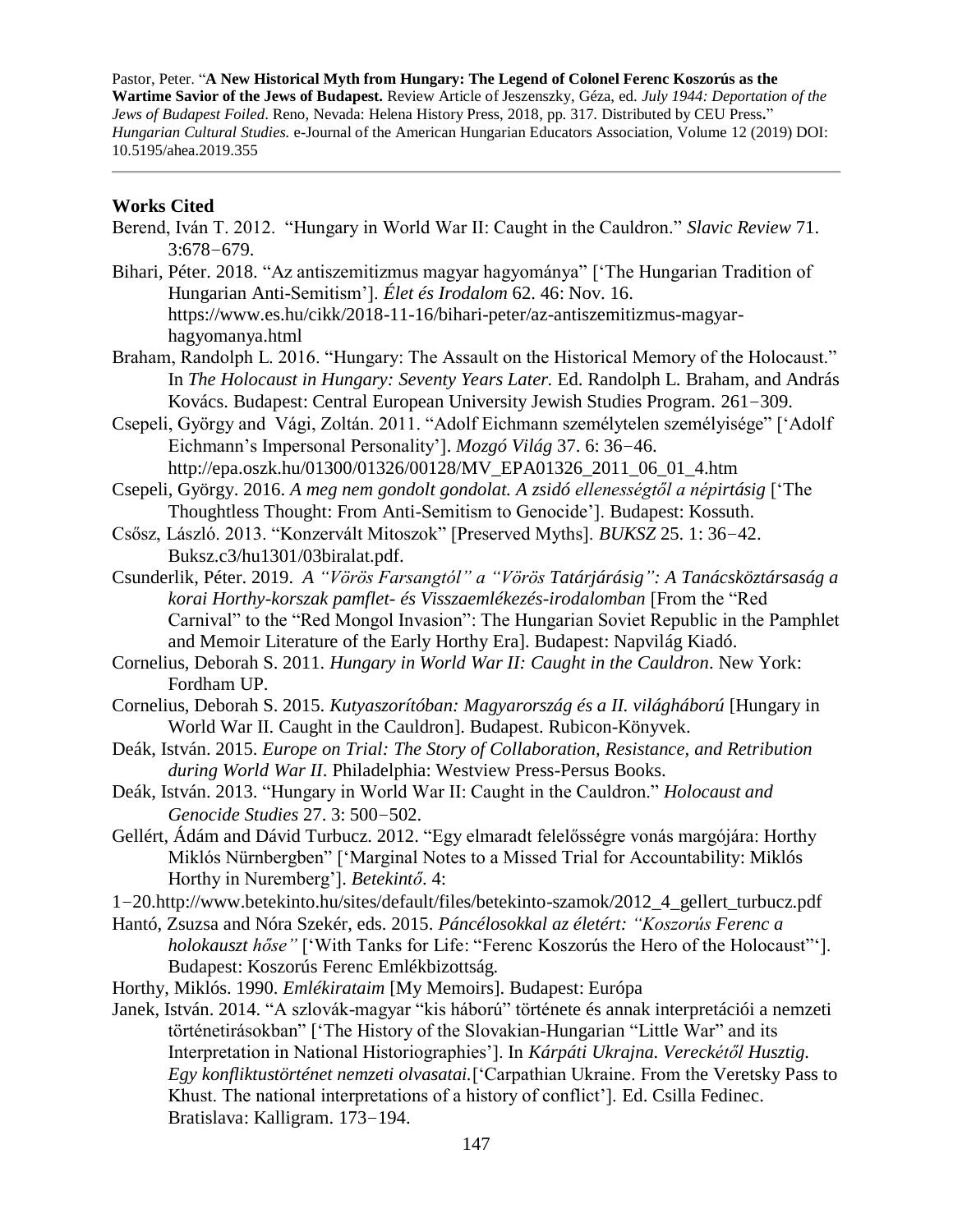- Jeszenszky, Géza. 2018. "Horthy és a magyar zsidók deportálása" ['Horthy and the Deportation of the Hungarian Jews']. *Magyar Szemle* új folyam 27. 1−2.
- [http://www.magyarszemle.hu/cikk/20180302\\_horthy\\_es\\_a\\_magyar\\_zsidok\\_deportalasa](http://www.magyarszemle.hu/cikk/20180302_horthy_es_a_magyar_zsidok_deportalasa) Joó, András. 2008. *Kállai Miklós külpolitikája: Magyarország és a háborús diplomácia* 
	- *1942−1944* ['The Foreign Policy of Miklós Kállay. Hungary and Wartime Diplomacy 1942−1944']. Budapest: Napvilág Kiadó.
- Juhász, Gyula, 1986. *A háború és Magyarország 1938−1945* ['The War and Hungary 1938−1945']. Budapest: Akadémiai Kiadó.
- Juhász, Gyula. 1979. *Hungarian Foreign Policy 1919−1945*. Budapest: Akadémiai Kiadó.
- Karady, Victor. 2016. "Continuities of the 'Jewish Question' in Hungary since the 'Golden Age'." In *The Holocaust in Hungary: Seventy Years Later.* Ed. Randolph L. Braham and András Kovács. Budapest: Central European University Jewish Studies Program. 45−72.
- Karsai, Elek, ed. 2017. *Vádirat a nácizmus ellen: Dokumentumok a magyarországi zsidóüldözés történetéhez* ['Indictment against Nazism. Documents on the History of the Persecution of Jews in Hungary']. Vol. 3. *1944. Június 26.−1944. október 15. A budapesti zsidóság deportálásának felfüggesztése* ['June 26, 1944−October 15, 1944. The Suspension of the Deportation of the Jews of Budapest']. Budapest : Balassi Kiadó. http://www.balassikiado.hu/BB/NET/Vadirat\_3jav.pdf
- Karsai, László, 2005. "A magyarországi zsidótörvények és rendeletek, 1920−1944" ['The Jewish Laws and Decrees in Hungary, 1920−1944']*.* In *A holokauszt Magyarországon európai perspektívában* ['The Holocaust in Hungary in a European Perspective']. Ed. Judit Molnár. Budapest: Balassi Kiadó. 140–163.

http://hdke.hu/files/csatolmanyok/09\_KarsaiLaszlo\_AMagyarorszagi\_zsidotorvenyek.pdf

- Karsai, László. 2012. "Érvek a Horthy-szobor mellett" ['Arguments in Support of a Horthy Statue']. *Mozgó Világ*, nos. 8−9, 45−60.
- Karsai, László. 2014. "Koszorús és a pesti zsidók" ['Koszorús and the Jews of Budapest']. *Népszabadság,* June 8. nol/hu/velemeny/koszorus-es-a-pesti-zsidok-1472857
- Kovács, András. 2016. "Hungarian Intentionalism: New Directions in the Historiography of the Hungarian Holocaust." In *The Holocaust in Hungary. Seventy Years Later.* Ed. Randolph L. Braham, and András Kovács. Budapest: Central European University Jewish Studies Program. 3−24.
- Kovács, M. Mária. 2012. *Törvénytől sújtva: A numerus clausus Magyarországon, 1920−1945* ['Punished by the Law: The Numerus Clausus in Hungary, 1920−1945']. Budapest: Napvilág Kiadó.
- Koszorús, Ferenc. 1987. *Emlékiaratai és tanulmányainak gyűjteménye* ['Memoirs and Collection of His Essays']. Englewood, NJ: Universe Publishing Company.
- Mastny, Vojtech. 1979. *Russia's Road to the Cold War. Diplomacy, Warfare and the Politics of Communism, 1941−1945.* New York: Columbia UP.
- Molnár, Judit. 2014. "Merjünk nagyot csúsztatni" ['Dare to Tell a Big Lie']. *Élet és Irodalom* 58. 3: January 17.<https://www.es.hu/cikk/2014-01.../merjunk-nagyot-csusztatni.html>
- Nagybaczoni Nagy,Vilmos. 1986. *Végzetes esztendők* ['Fateful Years']. Budapest: Gondolat.